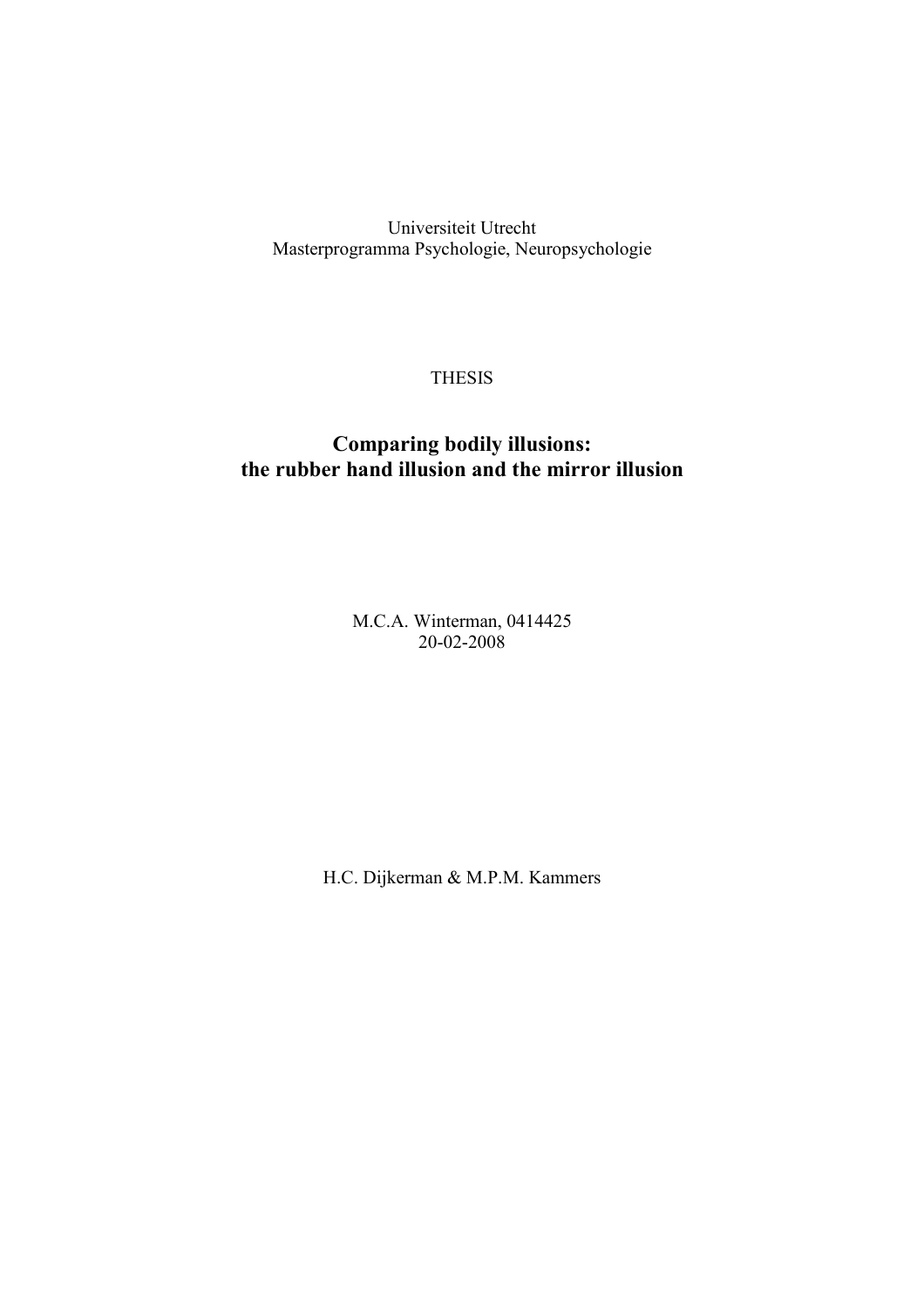# Comparing bodily illusions: the rubber hand illusion and the mirror illusion

M.C.A. Winterman

Department of Psychology, University of Utrecht, Utrecht, Netherlands

20 February 2008

Supervisors: M.P.M Kammers, H.C. Dijkerman

#### Abstract

Different mental representations of the body have been proposed by different researchers. A common distinction between body representations is between the body image (perceptual responses) and the body schema (motor responses). In this study the difference between these two representations is investigated by using two bodily illusions, the rubber hand illusion and the mirror illusion. In the rubber hand illusion subjects view stimulation of a rubber hand while feeling synchronous stimulation on their own hand, which may lead to the feeling that the rubber hand is part of their own body. In the mirror illusion subjects view stimulation of the reflection of their own hand while feeling synchronously stimulation of their occluded other hand. Subjects may feel that the reflection of the seen hand is their occluded hand. Because previous studies yield different results (the mirror illusion does seem to have influence on reaching responses, and the rubber hand illusion does not), in this study both illusions are compared. After stimulation (synchronously or asynchronously inducing or not inducing the illusion, respectively) in one of both illusions subjects performed perceptual and motor responses, which are argued to be based on the body image and the body schema, respectively. Results showed that inducing the illusion influences the perceptual response (perceived location) of the stimulated hand significantly more than not inducing the illusion. The rubber hand illusion and the mirror illusion differ significantly in the perceptual response, with the mirror illusion having a stronger effect. Inducing the illusion does not influence the reaching movement with the right stimulated hand towards the left hand, and the type of illusion does not have an effect on the reaching response. Both illusions seem to influence the body image, and not the body schema in this particular set-up.

Keywords: Rubber hand illusion; Mirror illusion; Body image; Body schema; Perception; Action

### 1. Introduction

We need a representation of our body for a whole range of everyday behaviours. If we do not know the position of our body parts, or the properties of our body (size, shape, etc.), we can not make accurate movements and actions. Different mental representations for the body have been proposed. One of the most well-known distinctions is that between the body image

and the body schema, but the definitions of these terms differ between researchers. Gallagher and Cole (1995) for instance describe the body image as a system of perceptions, attitudes, and beliefs pertaining to one's own body. According to Paillard (1999), the body image also involves knowledge about the position of body parts with regard to each other, i.e., it includes all the information one needs to make judgements about the properties of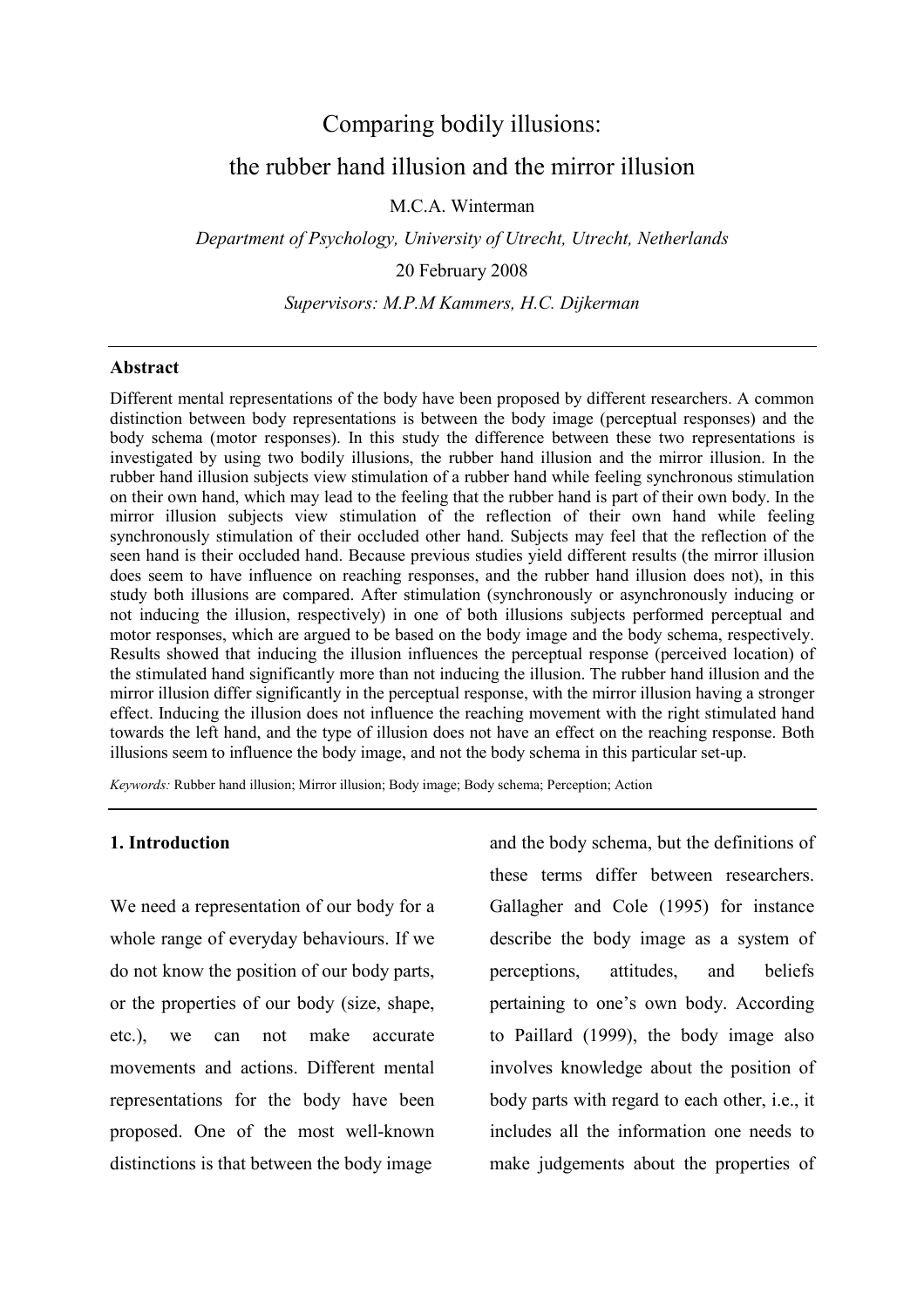the body (identification). In contrast, the body schema is described by Paillard (1999) as a system of sensorimotor capacities that function without awareness or perceptual monitoring (action). According to Gallagher and Cole (1995), the body schema represents a map of the body based on the information necessary to make movements with the body (e.g. position and posture). If we unconsciously make a mistake in either the judgement of the properties of our body, or the position of our body, this would have consequenses for our actions (De Vignemont, 2005).

The distinction between body image and body schema is based on a double dissociation in neurology (De Vignemont, 2005). Patients with neglect (with a lesion in the right hemisphere) pay no attention to the left side of their body. For example, they wash and shave only the right side of their face. This seems to be the result of a distortion of the body image, because these patients have a distorted perception of their body. Another example of a distortion of body image can be seen in patients with autotopagnosia. These patients are unable to perceptually localize body parts, but correctly name the same parts when pointed at by the examiner (Sirigu et al., 1991; Buxbaum & Coslett, 2001).

In contrast, in deafferented patients, who do not receive tactile or proprioceptive information below the neck, the body schema seems to be distorted and replaced by a highly developed body image. These patients are not able to move if they do not observe attentively what they are doing (Gallagher & Cole, 1995). Apraxia is another likely example of a disturbed body schema (Sirigu et al., 1995). Patients with apraxia have difficulties with executing learned, purposeful movements. Anema et al. (2006) describe a patient with a distorted body image (left media infarction), and a distorted body schema (lacunar infarction of the left thalamus), respectively. The patient with the left media infarction could not use tactile information to guide movements towards his own body. The patient with the lacunar infarction of the left thalamus lost the ability to localise tactile information on a visual representation of the hand. These studies could be evidence for the dissociation of the body image and schema, and their underlying brain structures.

Body representations have been studied in healthy individuals using bodily illusions. Two of these bodily illusions are the rubber hand illusion and the mirror illusion. In the rubber hand illusion (Botvinick & Cohen, 1998; Tsakiris & Haggard, 2005) the subject's hand is hidden, while he sees a rubber hand in front of him. The real hand and the rubber hand are stroked synchronously, and after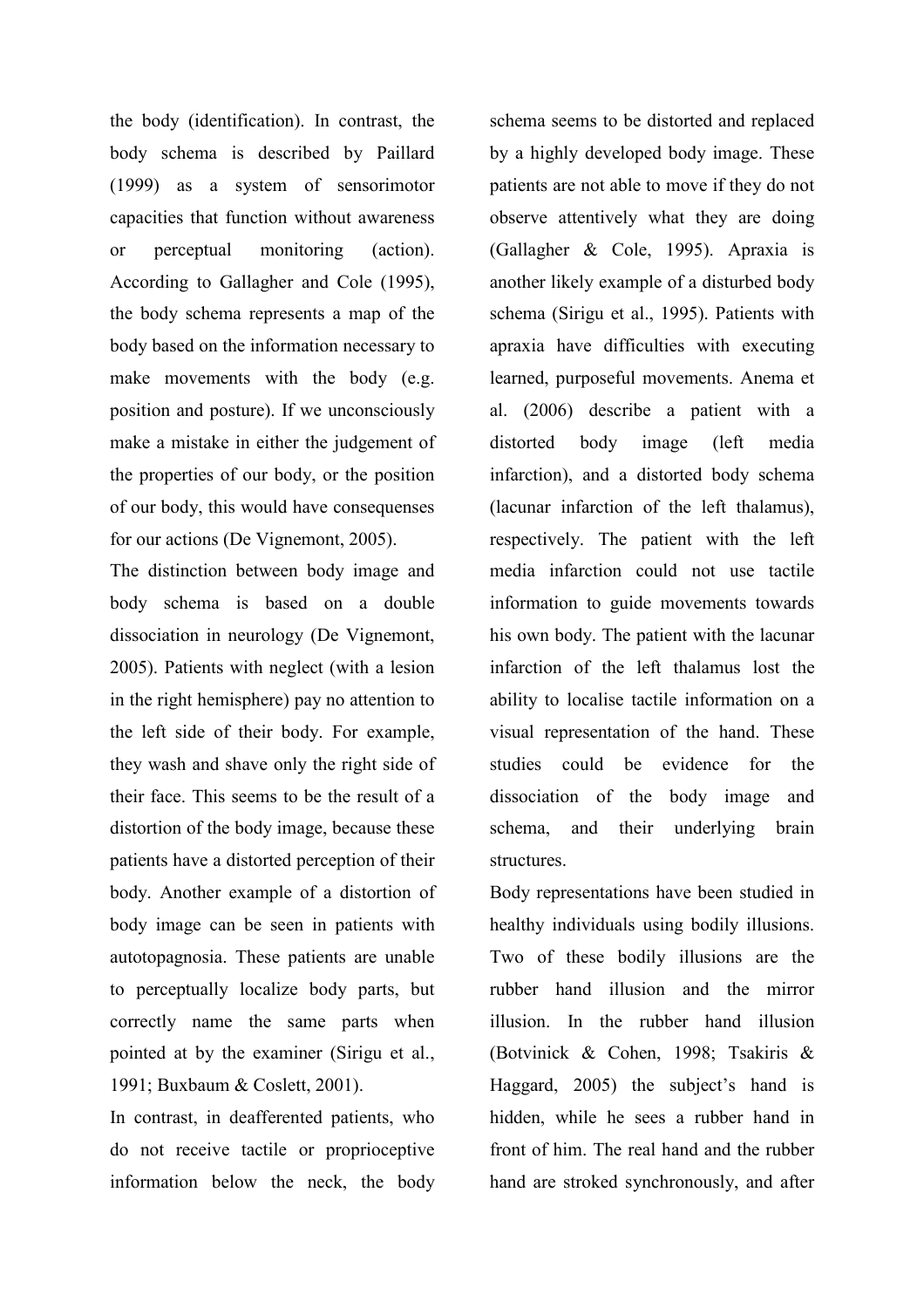some time the subject feels the touch of the brush not on his real occluded hand but on the viewed rubber hand. This leads to a distortion of the location of the real hand towards the rubber hand. When subjects were asked to point to the stroked hand with their other hand, their movement was displaced towards the rubber hand. However, this reaching movement is not really a ballistic movement, it is more dependent on the 'knowing where' than 'knowing how to get there' principle (Paillard, 1991). The reaching movement is more a type of perceptual reaching, which is thought to be dependent on the body image. Asynchronous stimulation of the rubber hand and the occluded hand or incongruent posture of the rubber hand and the own hand abolish the illusion (Armel & Ramachandran, 2003; Schwoebel & Coslett, 2005; Tsakiris & Haggard, 2005; Lloyd, 2006; Constantini & Haggard, 2007). The abolishment of the illusion when there is an incongruent posture of the rubber hand and the own hand suggests that knowledge about the position of the body parts plays an important role in the illusion.

Most subjects feel a sense of ownership towards the rubber hand. This suggests that attachments to the body, such as prosthetic devices, can become incorporated into the representation of the body (Gallagher & Cole, 1995; Ehrsson, Spence &

Passingham, 2004; Ehrsson, Holmes & Passingham, 2005; Ehrsson, Wiech, Weiskopf, Dolan & Passingham, 2007). They can affect the perceptions pertaining to the body, and the movements made with it.

According to Tsakiris and Haggard (2005), subjects feel only the position of the synchronously stimulated finger drift towards the rubber hand, but there is a spreading gradient of the rubber hand illusion to the unstimulated fingers. However, when the index finger is moved actively by the participant the proprioceptive drift affected the whole hand (Tsakiris et al., 2006). The movement of the body (efferent information) plays an important role in the sense of ownership. According to De Vignemont (2007), the sense of ownership is given by the body schema. But this does not explain why the rubber hand illusion also takes place when the fingers are not moved actively. The body image seems to have a role in the sense of ownership as well.

A recent experiment with the rubber hand illusion did show a distortion of the perceived location of the real hand, but did not show a displacement of the reaching movement (Kammers, De Vignemont, Verhagen & Dijkerman, submitted). Action does not seem to be affected by the proprioceptive drift (i.e. the distorted perceived location of the hand) towards the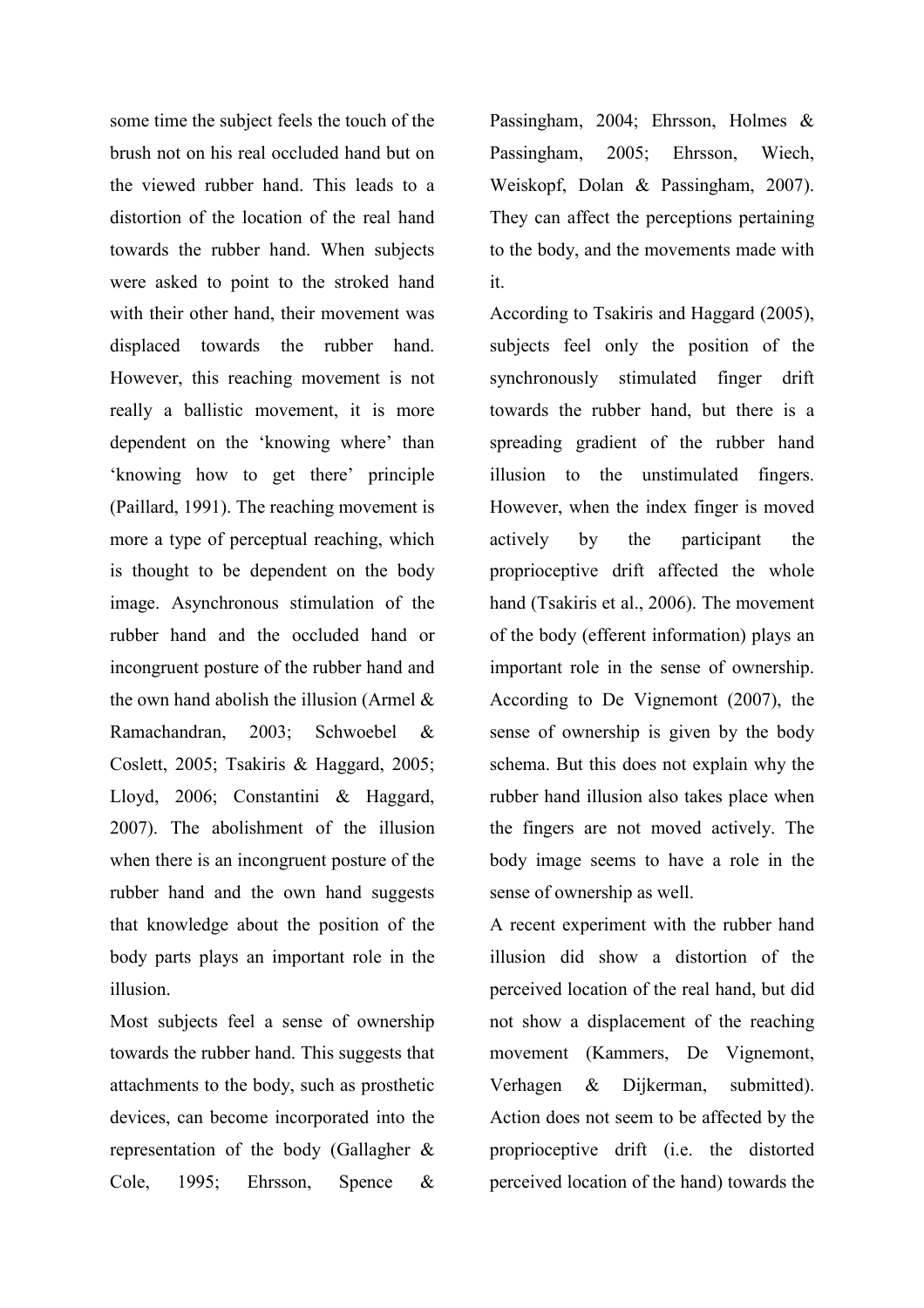rubber hand. This could be evidence for the dissociation between the body image and the body schema. The perceived location of the occluded hand is shifted, which is dependent on the body image. However, the reaching movement, which is thought to be dependent on the body schema, is not displaced towards the rubber hand. The illusion seems to influence the body image, but not the body schema.

Vision is mostly the dominant type of information used for localization of the body parts. (Van Beers, Wolpert & Haggard, 2002). In case of conflict between the different types of information (vision, touch, proprioception), the reliability and intensity of each of these types determines which one predominates. During the stimulation of the occluded hand and the rubber hand, vision is the dominant type of information. The subject sees the rubber hand being stroked, while feeling the stroke on the occluded hand synchronously (tactile information). There is no interfering proprioceptive information available, because the hand is not being moved. Only vision and tactile feedback can be used to localize the hand, in which vision seems to be dominant. This explains the distorted perceived location of the occluded hand. On the contrary, the reaching movement can not be observed visually. During this movement new

updated proprioception is the dominant type of information. This might explain why the reaching movement is not displaced towards the rubber hand in this illusion.

In contrast, the mirror illusion has induced distortions in reaching movements (Holmes, Crozier & Spence, 2004; Holmes & Spence, 2005; Holmes, Snijders & Spence, 2006). In this illusion one of the subject's hands is hidden behind a mirror, while the other hand is placed in front of the mirror. The subject sees the hand in front of the mirror reflected in the mirror. The illusory reflection of the hand lies on a spatial different location than the occluded hand. When both hands are moved actively and synchronously by the participant, the subject feels that the mirror reflection is identical to the real occluded hand. This leads to a distortion of the location of the occluded hand towards the illusory hand. When subjects were asked to reach to the seen hand with their occluded hand, their movement was displaced towards the illusion hand (Holmes, Crozier & Spence, 2004). In contrast to the rubber hand illusion, participants moved their hands actively during the inducement of the mirror illusion. When moving body parts actively there is additional proprioceptive information available. One might argue that this can be available to the body image and the body schema. The body image is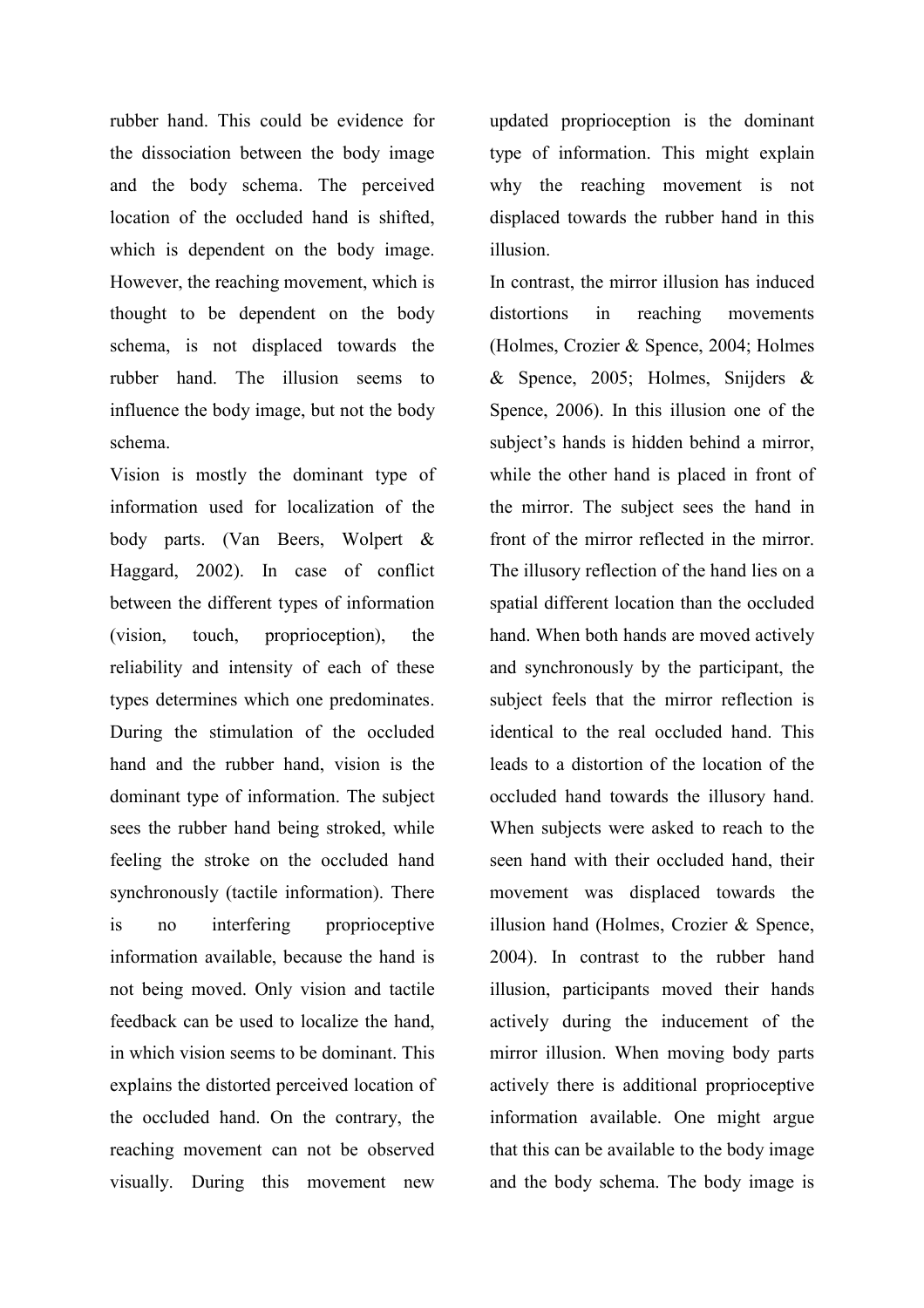more influenced by vision than by proprioception, but for the body schema proprioceptive information is thought to be weighted more heavily. This could be the cause of the displacement for the reaching movement in the mirror illusion, and not the rubber hand illusion.

The differences between the rubber hand illusion and the mirror illusion have not been investigated yet. First, the type of stimulation used is a significant difference between both illusions in current research. It is unclear whether the perceptual responses as well as the motor responses differentiate for both illusions, when the same type of stimulation is used. The second difference between both illusions may lie in the sense of ownership. In the mirror illusion the illusory hand is the reflection of the participant's real hand. In the rubber hand illusion the illusory hand is a rubber hand, which is less visual similar to the real hand. A sense of ownership of the rubber hand is necessary for the illusion to occur. It is important to investigate these differences to draw meaningful conclusions from both illusions in healthy subjects. Results of this study could be evidence for the distinction between the body image and the body schema in healthy subjects.

In this study the difference between these two illusions is investigated by making both experimental set-ups as similar as possible. First, in this study both illusions are inducted passively, by stroking the subjects' hands with brushes, which has not been investigated yet in the mirror illusion. Second, in both illusions perceptual and reaching responses are compared.

The first hypothesis is that in the rubber hand illusion as well as in the mirror illusion the perceived position of the real hand is closer to the illusory hand than it actually is. Both the rubber hand illusion and the mirror illusion seem to influence perceptual responses, which are thought to be based on the body image.

The second hypothesis is that in both the mirror illusion and the rubber hand illusion the reaching movement will not be more directed towards the illusory hand when the illusion is induced, than when the illusion is not induced. Both illusions do not seem to have an effect on motor responses, which are thought to be based on the body schema.

### 2. Methods

#### 2.1 Participants

18 right-handed subjects (14 female and 4 male, mean age 21.78 years, S.D. 2.05) participated in this study. Righthandedness was assessed with the Dutch handedness questionnaire (Van Strien,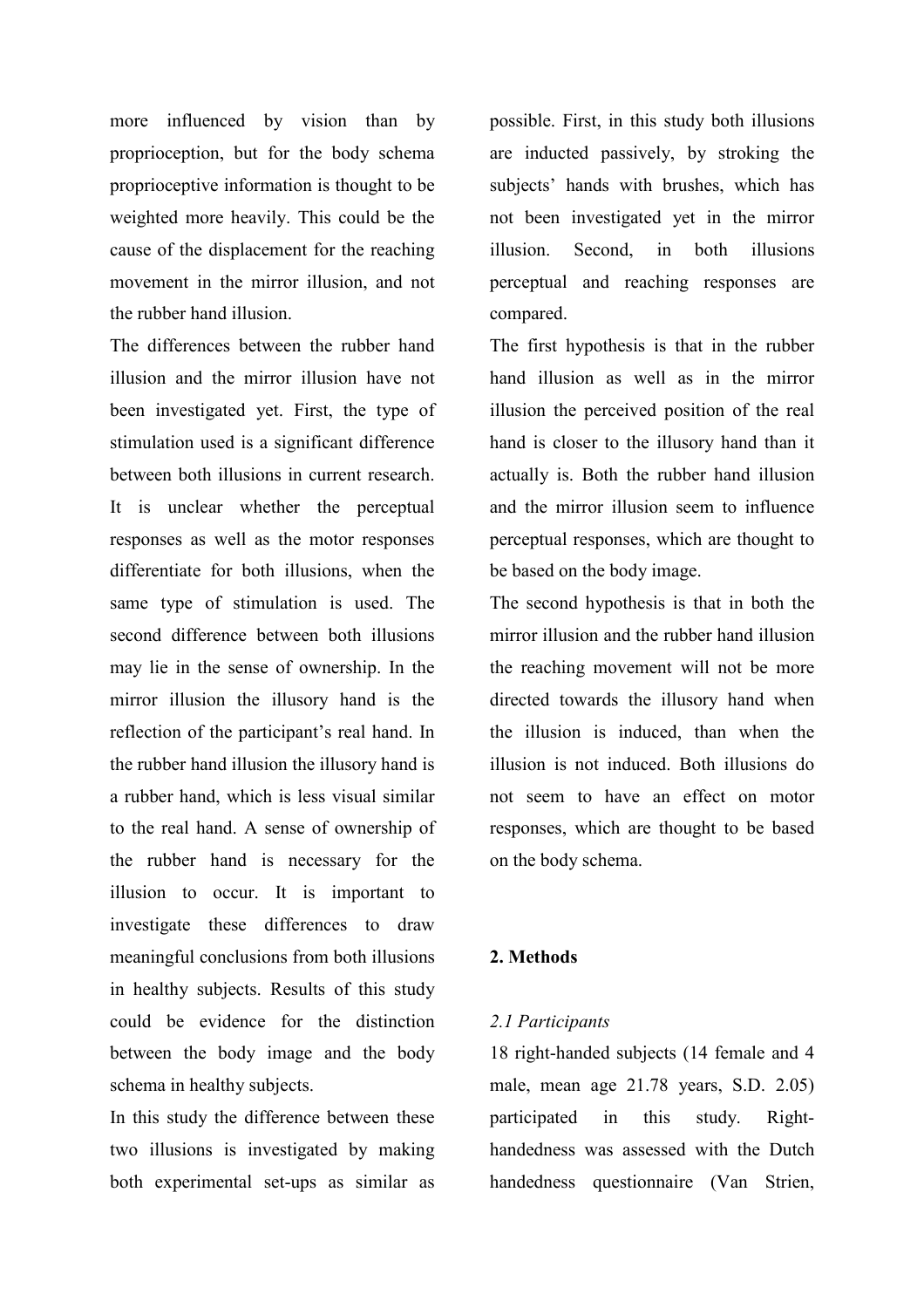1992; mean score 9.67, S.D. 0.69). Subjects with an overall score of seven or more were included in the experiment. All subjects gave informed consent prior to the experiment, and received a small fee for their participation.

### 2.2 Apparatus and materials

In this experiment two different set-ups were used. In both set-ups a basic wooden framework (75 $\times$  50  $\times$  25 cm) was placed on a table. A magnetic kinematic recording device (miniBIRD, Ascension Technology Corporation) was used to record the motor responses at 86 Hz. Two markers of the device were attached to the tip of the index finger of each hand of the participant. A dummy marker was attached to the index finger of the rubber hand.

### 2.2.1 Rubber hand illusion set-up

In this set-up a right rubber hand was used. A removable board was placed vertically in the wooden framework, 16 cm from the right border, creating two compartments (see Figure 1). In the left compartment two small blocks were placed at the bottom of the framework, at a distance of 36 cm from each other. One block to indicate the position of the index finger of the participant's left hand (i.e. the non-illusion side), and one block to indicate the position of the index finger of the right rubber hand. In the right compartment

(which was hidden from vision) two similar blocks were placed to indicate the two possible positions of the index finger of the participant's right hand. These blocks were placed at 15 and 18 cm distance from the position of the rubber hand. The distance between both index fingers of the participant was 51 cm or 54 cm, respectively. The removable board blocked the participant's view of these blocks. Only the left hand and the rubber hand were within the participant's view. The removable board could also be placed horizontally on top of the framework, occluding the hands from the participant's vision. A dark blue cloth was attached to the framework and placed over the participant's arms and shoulders preventing any visual clues about the position of the hands from trunk and shoulders.

### 2.2.2 Mirror illusion set-up

For the mirror illusion set-up a mirror (41 x 61 cm) was placed vertically in the framework, at 44 cm distance from the right side of the framework, creating two compartments (see Figure 2). The mirror also indicated the place of the body midline of the participant. The reflective surface was facing the participant's left hand. In the left compartment a small block was placed on the bottom of the framework, at 18 cm distance from the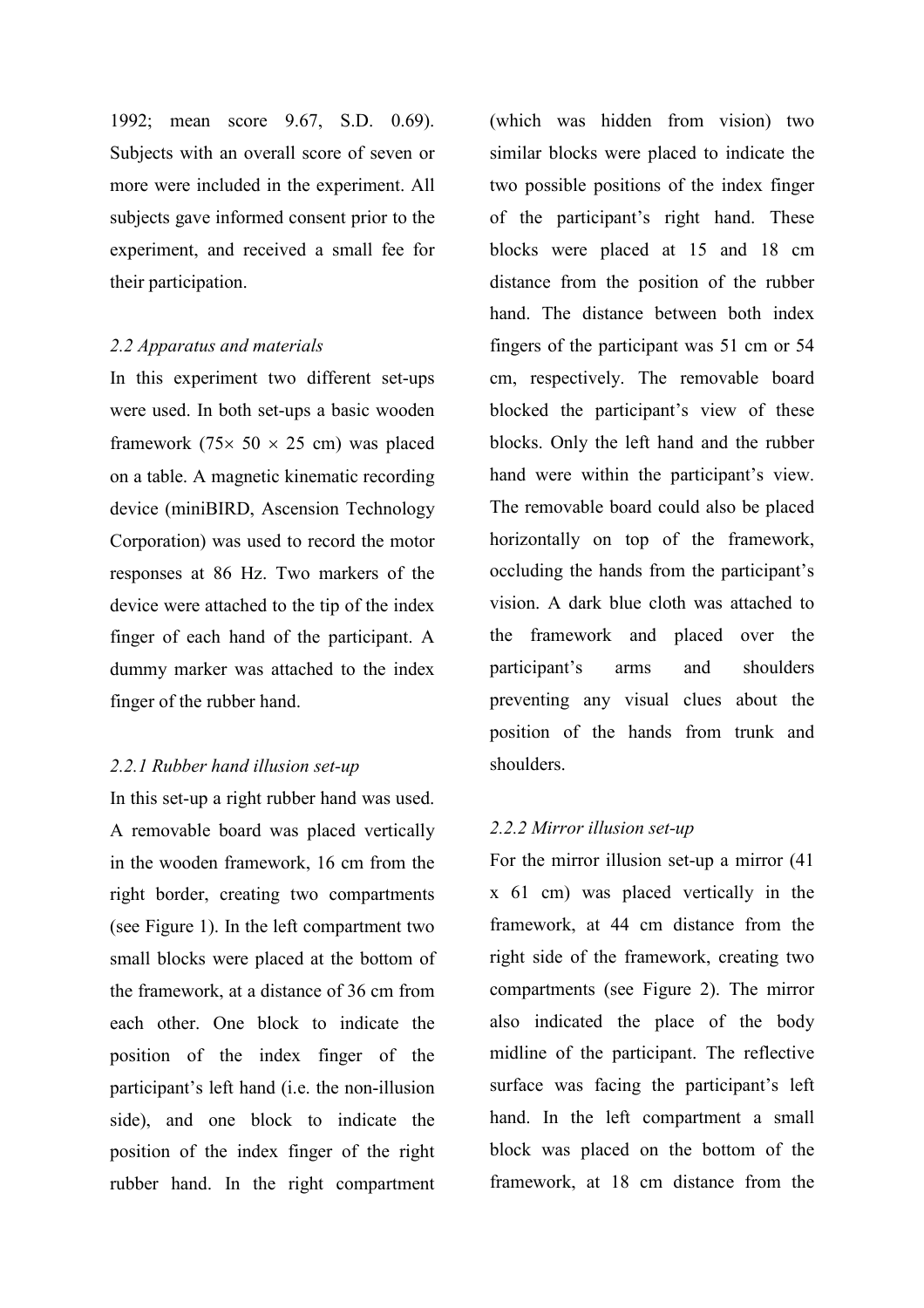mirror, indicating the position of the index finger of the participant's left hand. In the right compartment two similar blocks were placed to indicate the two possible positions of the index finger of the participant's right hand, at 34 and 37 cm distance from the mirror. These blocks were out of the participant's view. The distance between both index fingers and the distance between the illusion hand and



Figure 1. The rubber hand illusion set-up. Figure 2. The mirror illusion set-up.

# 2.3 Design

We used a repeated measures design, with the factors Stimulation Type (synchronous, asynchronous), Illusion Type (rubber hand illusion, mirror illusion) and Response type (perceptual, motor). The experiment consisted of four blocks, with each block consisting of four trials. Two blocks of four trials were run with the rubber hand (two of which were run with asynchronous stimulation and two were run with synchronous stimulation) and two blocks of four trials were run with the mirror (two with asynchronous and two with

the left index finger is the same as in the rubber hand illusion set up, which is 51 cm or 54 cm and 36 cm, respectively. Only the left hand and the reflection of the left hand were within the participant's view. The mirror could be removed and the removable board could be placed horizontally on top of the framework, occluding the hands from vision for the participant.



synchronous stimulation). Synchronisation was randomised within each block, except for the last trial of each block, which was fixed to once synchronous and once asynchronous. This was done to make sure one rubber hand block and one mirror block ended with a synchronous and asynchronous stimulation trial. The participant was asked to keep the last trial of each block in mind. After each block the subjects were asked to fill in a questionnaire, respectively the Rubber Hand Illusion Questionnaire (based on Botvinick & Cohen (1998) and Ehrsson,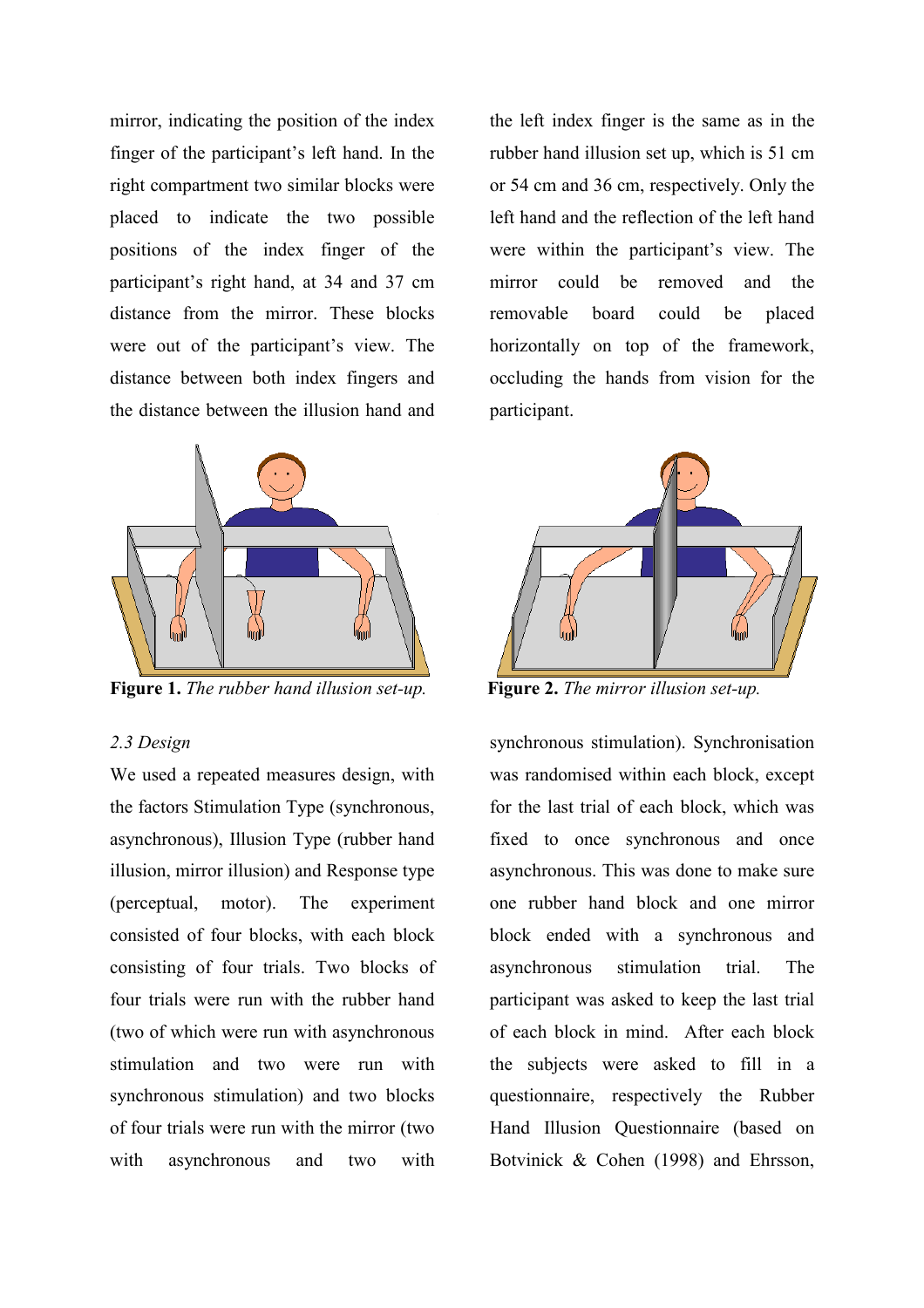Holmes & Passingham (2005)) or the same questionnaire adapted to the mirror illusion. So a questionnaire was given after each type of trial (rubber hand synchronous, rubber hand asynchronous, mirror synchronous, mirror asynchronous). The blocks were presented in an ABBA or BAAB order to the participants, which was counterbalanced.

#### 2.4 General procedure

The participants were asked to remove all jewellery and nail polish from their hands and to cut their nails short prior to the experiment. This was done to make sure their hands resembled the rubber hand as closely as possible. Each participant was seated behind a desk, on which the wooden framework was placed. The participants placed both their hands palms down on the bottom of the framework. The right index finger was placed on one of the two starting positions, out of the participant's view. This position was randomised between the trials and unknown to the participant. The left index finger was placed on the outer left block, within the participant's sight. The index finger of the illusory hand was positioned at the block in the middle, which was also visible to the participant. The participant was positioned in such a way that the midline of the body was centred between the left hand and the illusory hand. The illusion was induced by

stroking the participant's index finger of the right hand and the index finger of the illusory hand synchronously or asynchronously, with two brushes for 90 seconds. The participant was instructed to watch the illusory hand continuously during the stimulation period. Hereafter, the participant was asked to close his eyes. A wooden board was placed on top of the framework, occluding the hands from vision. The participant was then asked to open his eyes. First, the participant was asked to provide a perceptual estimate of the position of the index fingers. For this response, the experimenter sat down in front of the participant and placed both index fingers on the edge of the wooden board. The experimenter moved the index fingers along the board, either beginning from the midline to the edges or vice versa. This starting position was counterbalanced. The participant was asked to indicate verbally when the position of the experimenter's index fingers matched the position of their own index fingers. The difference between both positions was assessed by the experimenter by using a ruler which was not visible to the participant. Subsequently, the participant was asked to perform a reaching movement with the stimulated right index finger towards the left index finger. A small board was held above the left hand of the participant during this reaching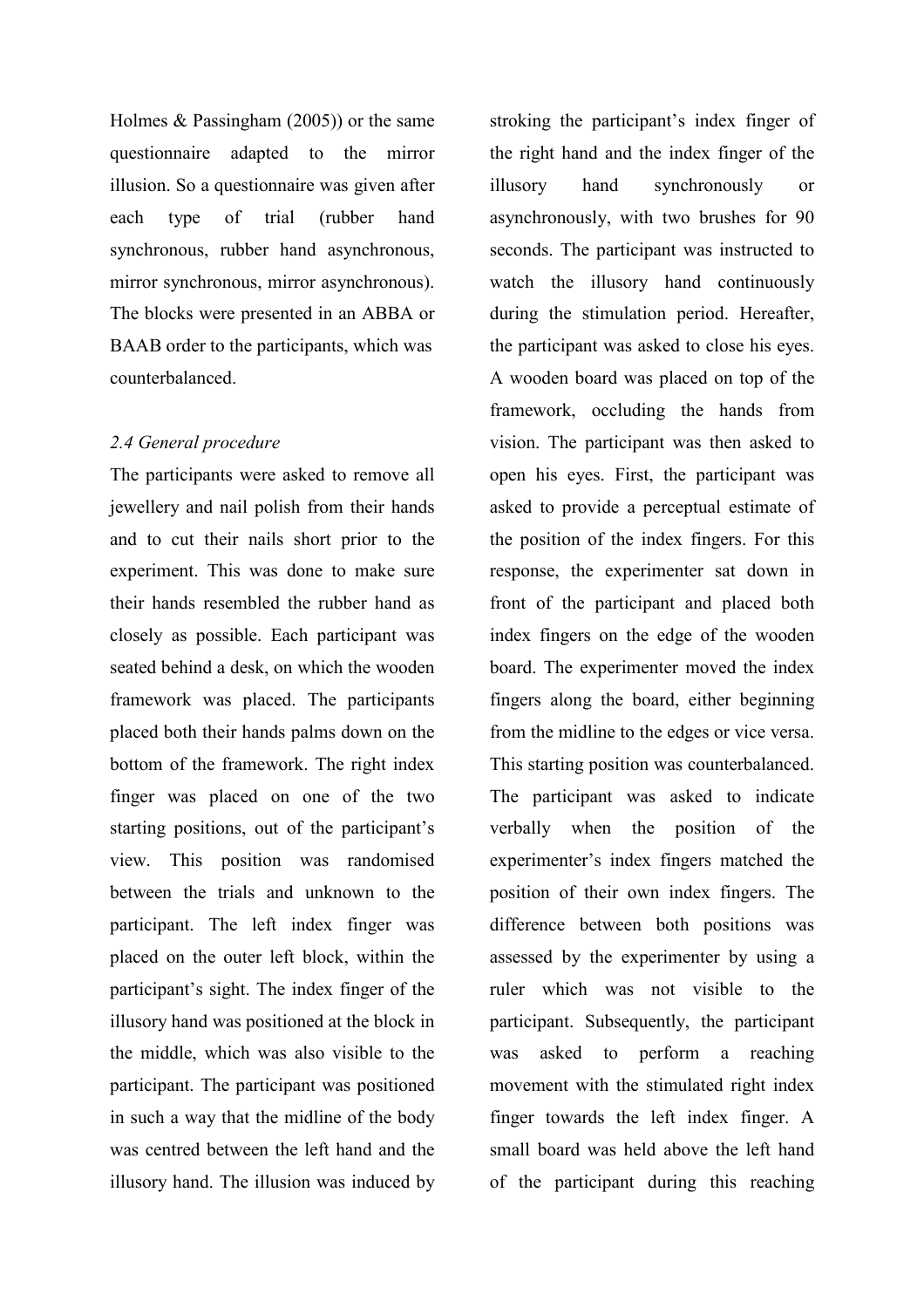movement, on which the participant landed with the right index finger, preventing tactile feedback between the two index fingers. This reaching movement was recorded by the magnetic kinematic recording device.

# 2.4.1 Rubber hand illusion procedure

At the start of the rubber hand illusion trials, the wooden board was placed vertically in the framework, occluding the right hand from the participant's vision. The index finger of the rubber hand was placed at the block in the middle, visible to the participant. The illusion was induced by stroking the participant's index finger of the right hand and the index finger of the rubber hand. After inducing the illusion the wooden board was removed and placed on top of the construction.

# 2.4.2 Mirror illusion procedure

At the start of the mirror illusion a mirror was placed in the framework, occluding the right hand from the participant's vision. The mirror was placed in this way that the reflection of the index finger of the left hand was positioned at the same place as the middle block. The illusion was induced by stimulating the participant's right and left index finger. After inducing the illusion the mirror was removed and the wooden board was placed on top of the construction.

# 3. Results

# 3.1 Perceptual response right hand

A 2×2 Repeated-Measures ANOVA with factors Illusion Type (rubber hand illusion versus mirror hand illusion), and Stimulation Type (synchronous (illusion) versus asynchronous (control)) was conducted. The difference between actual and perceived hand location of the right hand (perceptual error) was taken as the dependent variable. There was a significant main effect for Illusion Type  $(F(1,17)) =$ 14.552, p<0.001), with the largest perceptual error for the mirror illusion compared to the rubber hand illusion. There was a significant main effect for Stimulation Type  $(F(1,17) = 42.733)$ , p<0.000), with the largest perceptual error for the synchronous condition compared to the asynchronous condition. The two-way interaction between Illusion Type and Stimulation Type was also significant  $(F(1,17) = 5.223, p<0.035)$ .

Paired samples T-tests were conducted to investigate the effect of Stimulation Type for both Illusion Types. This effect of Stimulation Type was significant for the rubber hand illusion  $(t(17) = 4.531)$ , p<0.000), with the largest error towards the illusory hand after synchronous stimulation compared to asynchronous stimulation (see table 1 for means and standard deviations). This effect of Stimulation Type was also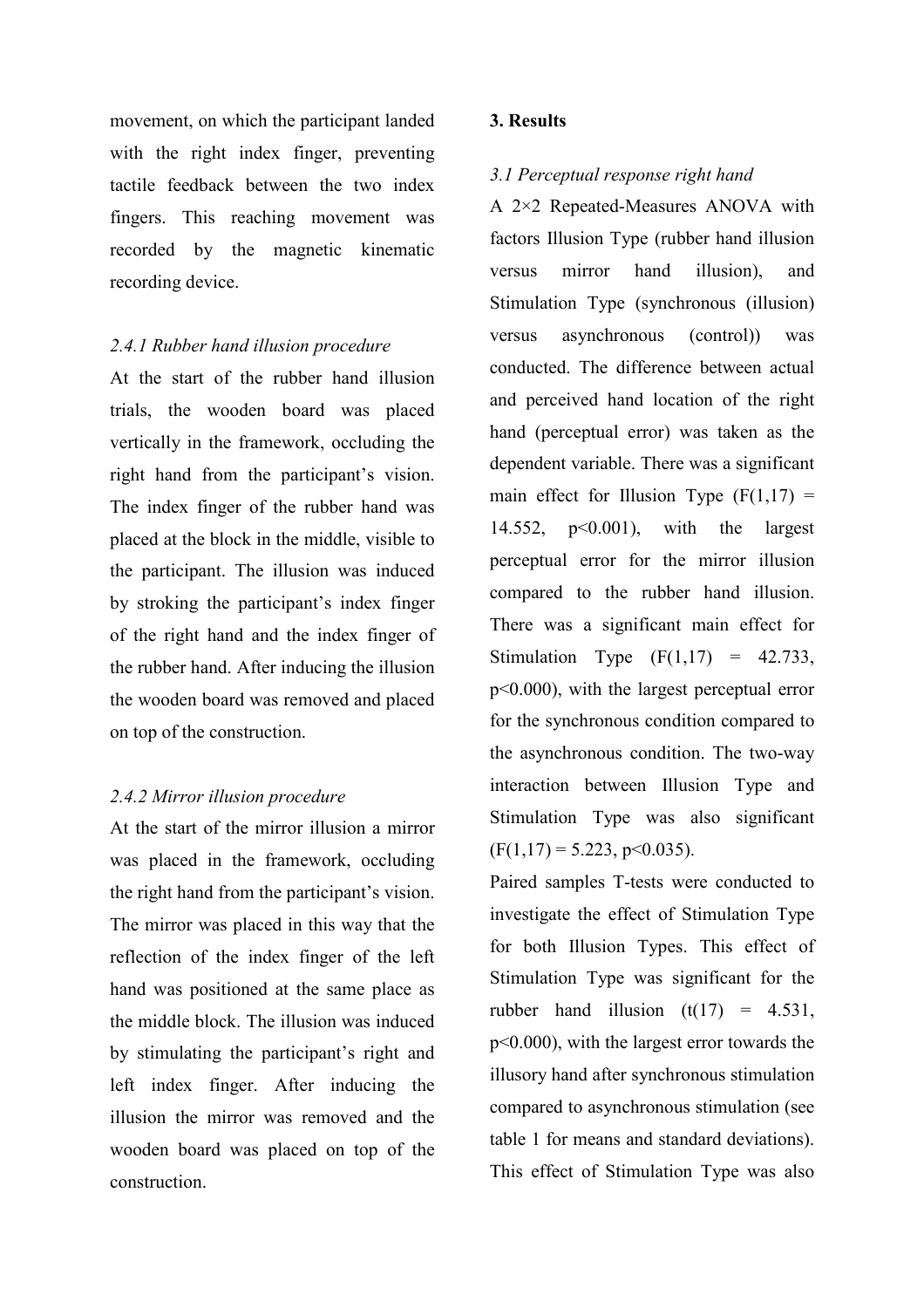significant for the mirror illusion  $(t(17) =$ 6.768,  $p<0.000$ , with the largest error towards the illusion hand after synchronous stimulation compared to asynchronous stimulation. Paired samples T-tests were conducted to investigate the effect of Illusion Type for both Stimulation Types. The effect of Illusion Type was significant for synchronous stimulation

 $(t(17) = -4.367, p<0.000)$ , with the largest error towards the illusion hand in the mirror illusion compared to the rubber hand illusion (see table 1). The effect of Illusion Type was also significant for asynchronous stimulation  $(t(17) = -2.305)$ , p<0.034), with the largest error toward the illusion hand in the mirror illusion compared to the rubber hand illusion.

Table 1. Means and standard deviations for illusion types and stimulation types combined (in cm) for the perceptual response with the right hand.

|           | <b>RHI</b><br>synchronous | RHI<br><b>Asynchronous</b> | MI<br>synchronous | MI<br>asynchronous |
|-----------|---------------------------|----------------------------|-------------------|--------------------|
| Mean      | 9.201                     | ና 992                      | 11 493            | 8 160              |
| <b>SD</b> | 10                        | 70                         | 107               | ഹ                  |
|           |                           |                            |                   |                    |

#### 3.2 Perceptual response left hand

Another 2×2 Repeated-Measures ANOVA with factors Illusion Type (rubber hand illusion versus mirror hand illusion), and Stimulation Type (synchronous (illusion) versus asynchronous (control)) was conducted, with the difference between actual and perceived hand location of the



Figure 3. The perceptual responses for the illusions for synchronous (blue arrows) and asynchronous (red arrows) stimulation for the left and the right hand.

left non-stimulated hand as the dependent variable. There was a significant main effect for Illusion Type  $(F(1,17) = 11.659)$ , p<0.003), with the largest perceptual error for the rubber hand illusion (mean 0.683 cm; S.D. 0.588) compared to the mirror illusion (-0.212; 0.652). No significant main effect of Stimulation Type  $(F(1,17)) =$ 1.486, p<0.239) and no interaction effect between Illusion Type and Stimulation Type  $(F(1,17) = 0.120, p \le 0.733)$  were found for the left hand. Figure 3 depicts an overview of the perceptual responses.

#### 3.3 Reaching movement

A 2×2 Repeated-Measures ANOVA with factors Illusion Type (rubber hand illusion versus mirror hand illusion), and Stimulation Type (synchronous (illusion)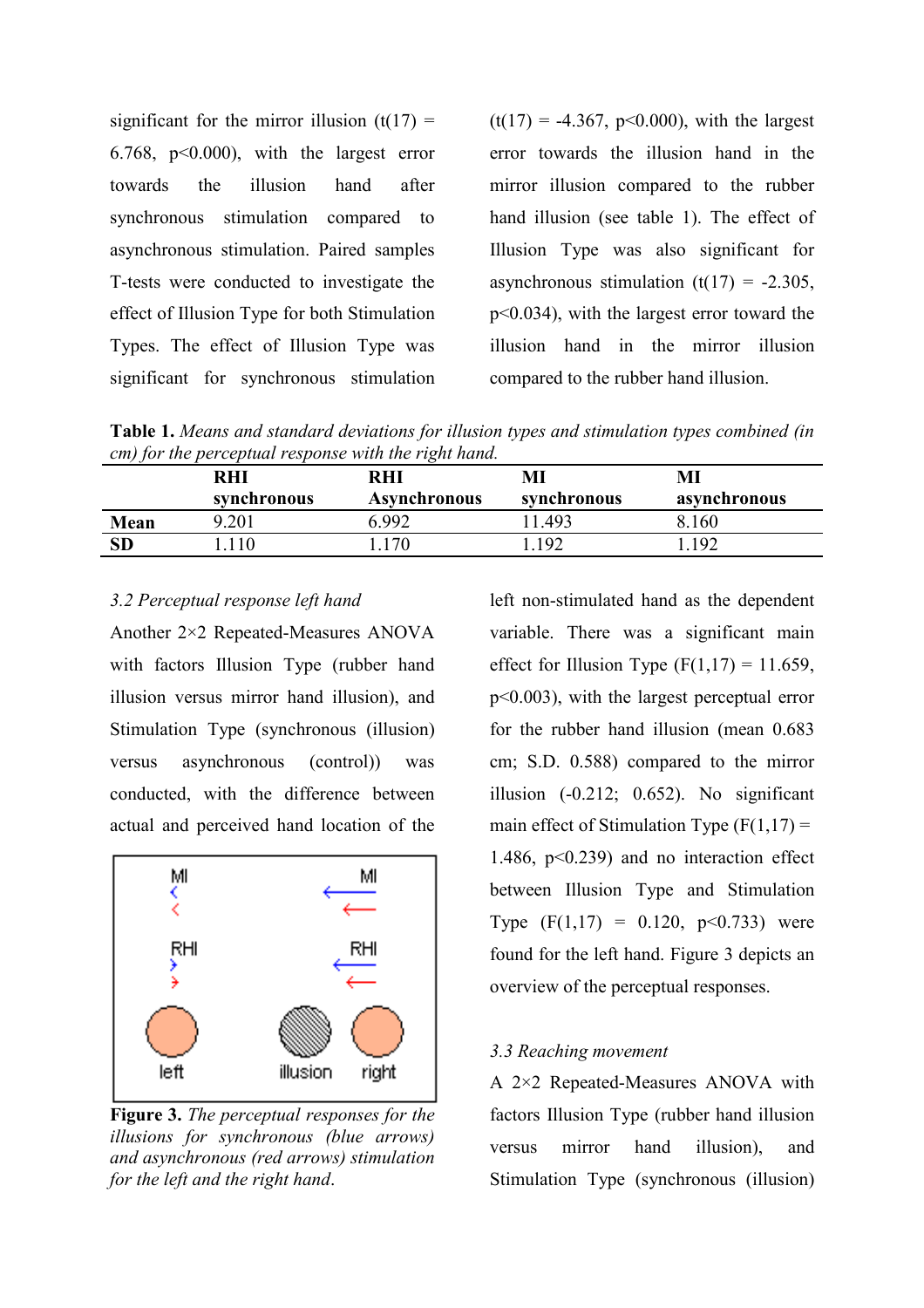versus asynchronous (control)) was conducted for the reaching response with the right hand towards the left hand. The difference between perceived left hand location for each Illusion Type individually, and reaching endpoint error in the horizontal direction of the right hand was taken as the dependent variable. There was no significant effect of Illusion Type  $(F(1,17) = 0.013, p = 0.911)$ , no significant effect of Stimulation Type  $(F(1,17))$  = 1.264,  $p = 0.277$ ) and no interaction effect between Illusion Type and Stimulation Type  $(F(1,17) = 0.018, p = 0.894)$  (see table 2 for the means and the standard deviations).

Table 2. Means and standard deviations for illusion types and stimulation types combined (in cm) for the difference between perceived left hand location and reaching endpoint error of the right hand.

| $\tilde{}$ | <b>RHI</b><br>synchronous | <b>RHI</b><br><b>Asynchronous</b> |       | <b>MI</b> synchronous <b>MI</b> asynchronous |
|------------|---------------------------|-----------------------------------|-------|----------------------------------------------|
| Mean       | 727                       | 1.432                             | 1713  | .360                                         |
| <b>SD</b>  | በ 737                     | በ 697                             | 0.648 | 0.742                                        |
|            |                           |                                   |       |                                              |

#### 4. Discussion

A common distinction between body representations is between the body image (perceptual responses) and the body schema (motor responses). In this study the difference between these two representations was investigated by comparing two bodily illusions, the rubber hand illusion and the mirror illusion. Both illusions were induced passively, by stroking the subjects' hands with brushes, which has not been investigated yet in the mirror illusion. In both illusions perceptual and reaching responses were compared.

We hypothesized that both illusions would have the same effect on the perceived position of the stimulated right hand after inducing the illusion. The results of the

perceptual response of the right stimulated hand showed a significant difference between the two stimulation types for both illusions in the right hand. If the illusion was induced with synchronous stimulation, the right hand was perceived more towards the illusory hand in both illusions, than when asynchronous stimulation was applied. This suggests that the body image is influenced by inducing the rubber hand illusion and the mirror illusion. These results are consistent with previous research about the rubber hand illusion (Botvinick & Cohen, 1998; Tsakiris & Haggard, 2005, Kammers, Verhagen, De Vignemont & Dijkerman, submitted) and the mirror illusion (Holmes, Crozier & Spence, 2004; Holmes & Spence, 2005;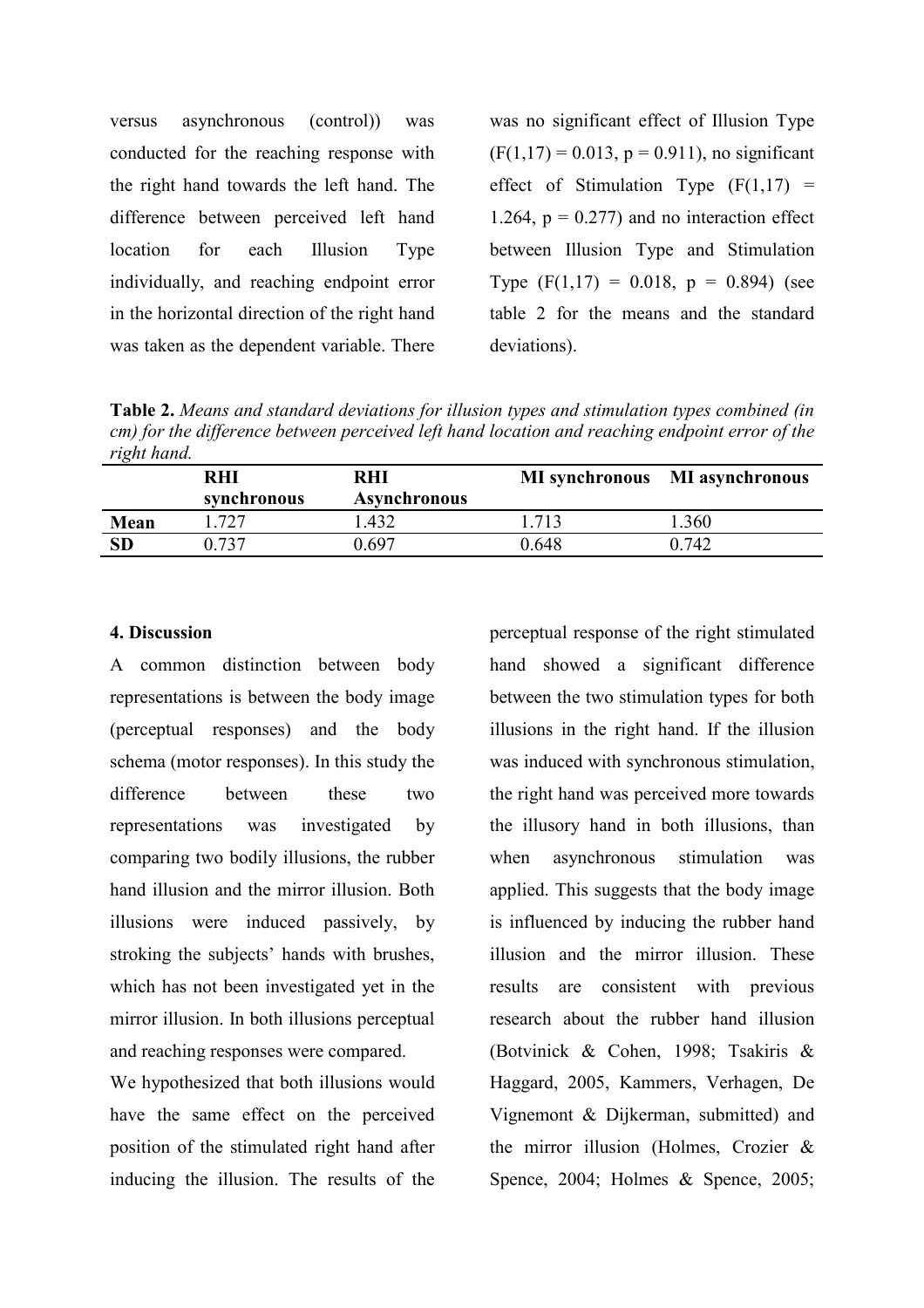Holmes, Snijders & Spence, 2006).

A structural bias was found for illusion type in the right hand, which was independent of stimulation type. In the mirror illusion the right hand is perceived more towards the left than in the rubber hand illusion, whether the illusion was induced or not. The perceptual responses for the left hand showed a structural bias for illusion type as well, independent of the stimulation type. The left hand was perceived more towards the left in the mirror illusion than in the rubber hand illusion, whether the illusion was induced or not. A possible explanation for this structural bias to the left for the mirror illusion is the posture of the participant during the experiment with the mirror illusion. Because the participant had to watch the illusory hand in the mirror, the posture was more towards the left in the mirror illusion than in the rubber hand illusion. This could have caused the bias towards the left in the mirror illusion responses. Another explanation is the stimulation of the left index finger in the mirror illusion. This provides more tactile information about the location of the left index finger than in the rubber hand illusion. However, the difference between the mirror illusion and the rubber hand illusion in synchronous stimulation can not completely be explained by posture and/or stimulation of the left hand, because this

difference is larger than the difference between the illusion types in asynchronous stimulation. The mirror illusion seems to produce a stronger relocation than the rubber hand illusion. One might argue that the sense of ownership (De Vignemont, 2007) plays a role in this difference. In the mirror illusion, the participant sees his own hand as the illusory hand. There is no doubt about the ownership of this hand, because of the visual similarity. In the rubber hand illusion the participant sees a rubber hand. The sense of ownership of this rubber hand is likely to be less profound than in the mirror illusion. This could be the cause of the weaker illusion in the rubber hand condition. Both illusions seem to influence the body image (as defined by the knowledge about the position of body parts with regard to each other (Paillard, 1999)), which is consistent with previous research (Botvinick & Cohen, 1998; Tsakiris & Haggard, 2005; Holmes, Crozier & Spence, 2004). But the mirror illusion has a stronger effect than the rubber hand illusion on the perceptual responses.

Our second hypothesis was that there would be no difference between both illusions in the reaching movement. Previous research suggests that the mirror illusion (with active stimulation) has an effect on reaching movements (Holmes, Crozier & Spence, 2004; Holmes &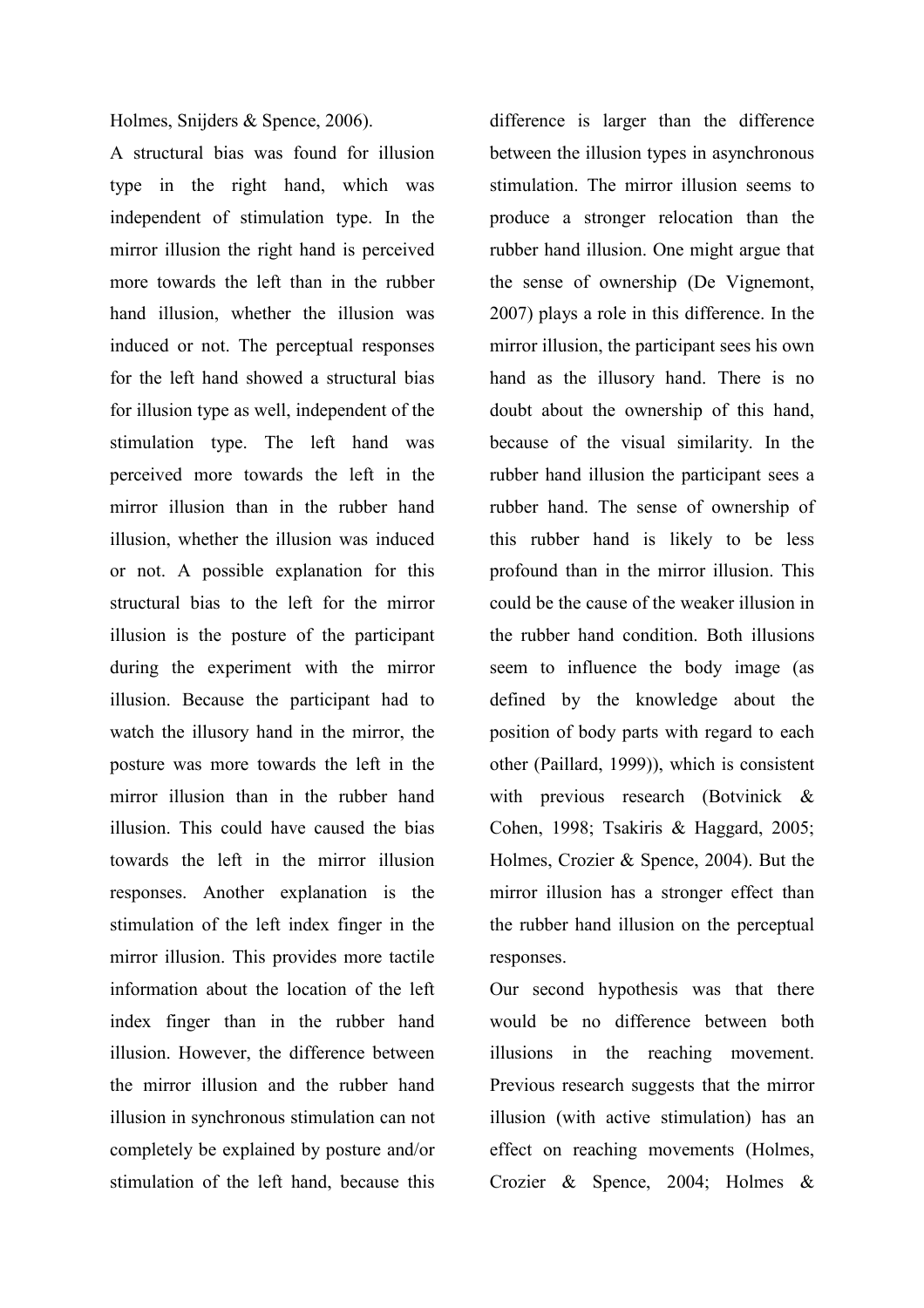Spence, 2005; Holmes, Snijders & Spence, 2006), and the rubber hand illusion (with passive stimulation) does not (Kammers, Verhagen, De Vignemont & Dijkerman, submitted). The results of our study showed no differences between both illusion types for the reaching responses and no effect of the illusion on the reaching responses when passive stimulation is used. This suggests that both illusions do not seem to have an effect on the body schema, which represents a map of the body based on the information necessary to make movements with the body (Gallagher & Cole, 1995).

Previous studies suggest that the estimate of hand position relies more on vision than on proprioception (Van Beers, Wolpert & Haggard, 2002). This suggests that for the perceptual response, vision is the dominant type of information. When making the reaching movement, however, new proprioceptive information comes available and this is the dominant type of information for the body schema (Paillard, 1999; Gallagher & Cole, 1995). The proprioceptive information reduces the importance of remembered visual information about hand position, and this could cause the reduction in both illusions. Previous studies suggested that this abolishment of the illusion would be only the case in the rubber hand illusion. Kammers, De Vignemont, Verhagen &

Dijkerman (submitted) did not find an effect of the rubber hand illusion on reaching movements. In contrast, Holmes, Crozier and Spence (2004) did find an effect of the mirror illusion for the reaching response. In their study active stimulation was used. However, in our study only passive stimulation was used in both illusions, which does not provide proprioceptive information during the stimulation period. The proprioceptive information only becomes available during the movement in both illusions which causes the abolishment of the illusions. The perceptual response is mainly influenced by vision, the reaching response by proprioception. This distinction can be seen in deafferented patients (Gallagher & Cole, 1995). In these patients the body schema is considered to be distorted. These patients can only use vision, and not proprioception, for action. They can not move if they do not observe what they are doing.

More research in healthy participants is needed to investigate the effect of both illusions on perceptual and motor responses. It is not clear whether the differences in the perceptual responses between the mirror illusion and the rubber hand illusion were caused by the difference in body midline or by the stimulation of the left hand in the mirror illusion. The difference in body midline and stimulation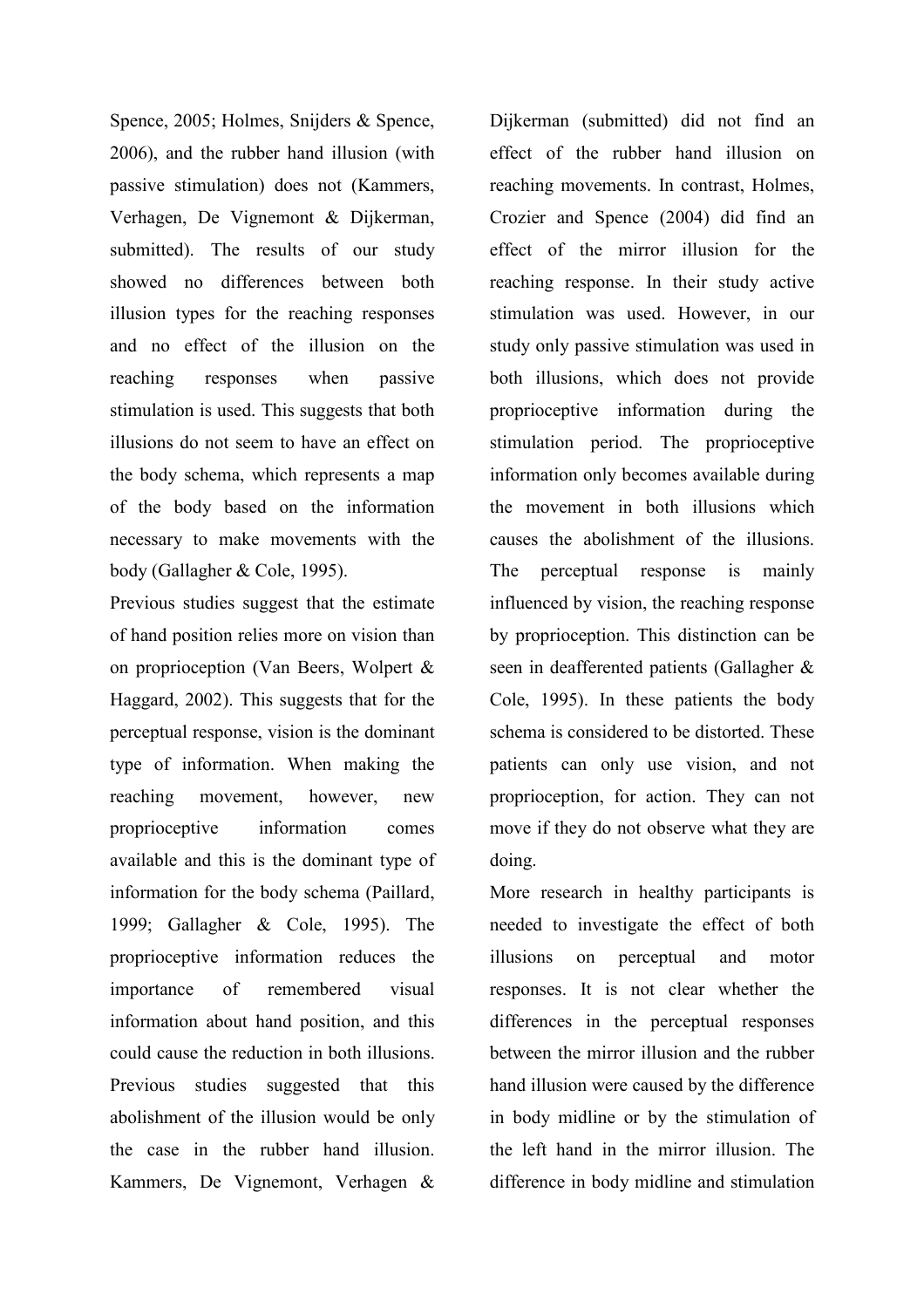of the left hand in the mirror illusion could be avoided by using a video screen.

In conclusion the present results show a clear distinction of the effect of the illusions on the perceptual and motor responses which is in line with the body image and the body schema dissociation. The perceptual responses seem to depend

on the body image and are affected by both illusions, while the reaching movements seem to depend on the body schema and are resistant to the illusions. This suggests that the passive induction of both illusions mainly affects the body image, and not the body schema.

#### References

- Anema, H. A., Van Zandvoort, M.J., De Haan, E. H. F., Kappelle, L. J., De Kort, P. L. M., Jansen, B. P. W., & Dijkerman, H. C. (2007). Impaired body schema and body image: a double dissociation. Poster presented at The Second Cargèse School on Consciousness, Corsica.
- Armel, K. C., & Ramachandran, V. S. (2003). Projecting sensations to external objects: evidence from skin conductance response. Proceedings: Biological Sciences, 270, 1499-1506.
- Botvinick, M., & Cohen, J. (1998). Rubber hands 'feel' touch that eyes see. Nature, 391, 756.
- Buxbaum, L. J., & Coslett, H. B. (2001). Specialised structural descriptions for human body parts: Evidence from autotopagnosia. Cognitive Neuropsychology, 18(4), 289-306.
- Costantini, M., & Haggard, P. (2007). The rubber hand illusion: Sensitivity and reference frame for body ownership. Consciousness and Cognition, 16, 229-240.
- De Vignemont, F. (2005). A review of Shaun Gallagher, How the body shapes the mind. Psyche.
- De Vignemont, F. (2007). Habeas corpus: The sense of ownership of one's own body. Mind & Language, 22(4), 427-449.
- Ehrrson, H. H., Spence, C., & Passingham, R. E. (2004). That's my hand! Activity in premotor cortex reflects feeling of ownership of a limb. Science, 305, 975-877.
- Ehrrson, H. H., Holmes, N. P., & Passingham, R. E. (2005). Touching a rubber hand: Feeling of body ownership is associated with activity in multisensory brain areas. The Journal of Neuroscience, 25(45), 10564-10573.
- Ehrrson, H. H., Wiech, K., Weiskopf, N., Dolan, R. J., & Passingham, R. E. (2007). Threatening a rubber hand that you feel is yours elicits a cortical anxiety response. Proceedings: Biological Sciences, 104(23), 9828-9833.
- Gallagher, S., & Cole, J. (1995). Body schema and body image in a deafferented subject. Journal of Mind and Behaviour, 16, 369-390.
- Holmes, N. P., Crozier, G., & Spence, C. (2004). When mirrors lie: 'Visual capture' of arm position impairs reaching performance. Cognitive, Affective, & Behavioral Neuroscience, 4(2), 193-200.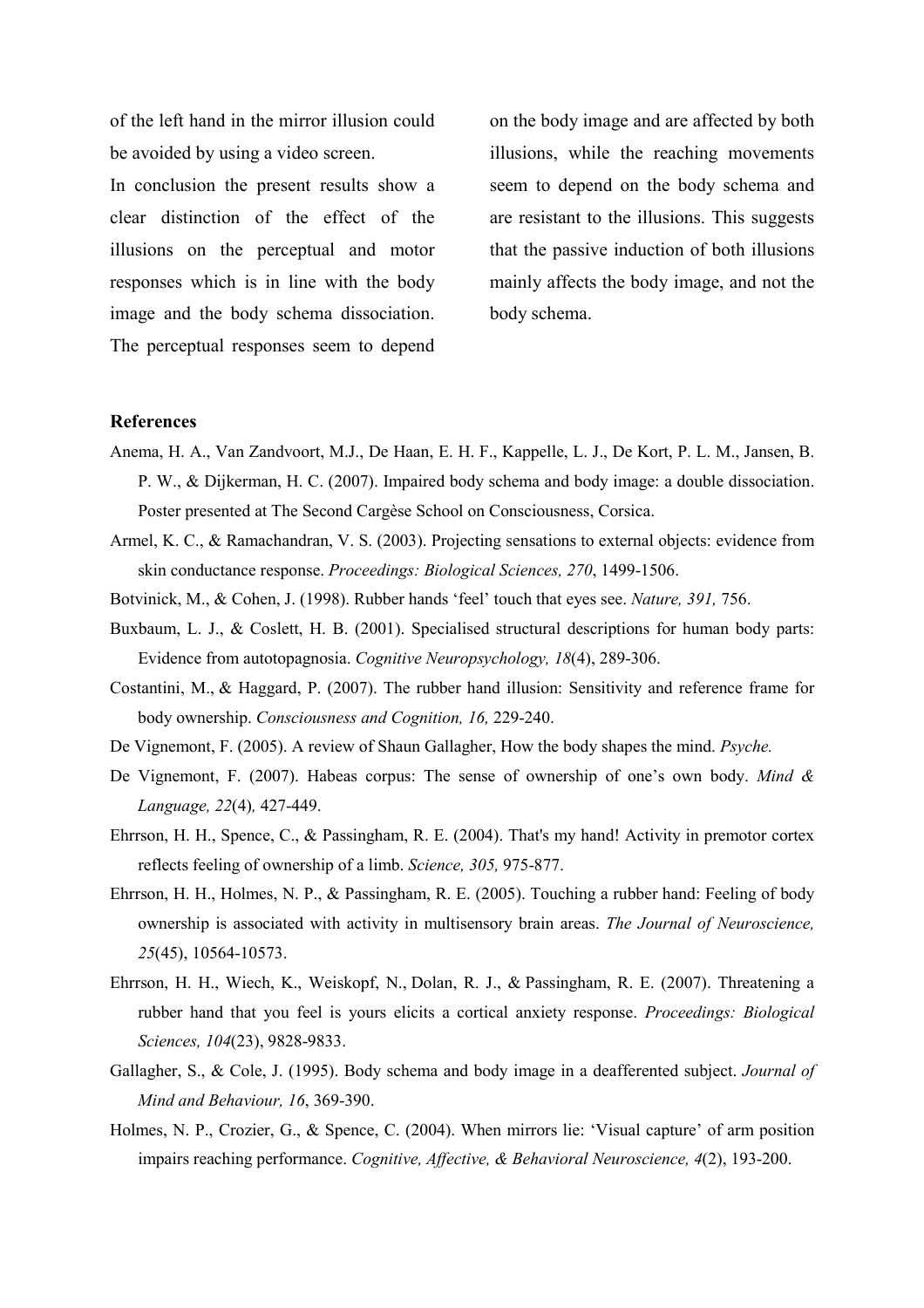- Holmes, N. P., & Spence, C. (2005). Visual bias of unseen hand position with a mirror: spatial and temporal factors. Experimental Brain research, 166, 489-497.
- Holmes, N. P., Snijders, H. J., & Spence, C. (2006). Reaching with alien limbs: Visual exposure to prosthetic hands in a mirror biases proprioception without accompanying illusions of ownership. Perception & Psychophysics, 68(4), 685-701.
- Kammers, M. P. M., de Vignemont, F., Verhagen, L., & Dijkerman, H. C. (submitted). The rubber hand illusion in action.
- Lloyd, D. M. (2006). Spatial limits on referred touch to an alien limb may reflect boundaries of visuotactile peripersonal space surrounding the hand. Brain and Cognition, 64, 104-109.
- Paillard, J. (1991). Knowing where and knowing how to get there. In J. Paillard (Ed.), Brain and space (pp. 461-481), Chapter 24.
- Paillard, J. (1999). Body schema and body image: A double dissociation in deafferented patients. In G. N. Gantchev, S. Mori, & J. Massion (Eds.), Motor control today and tomorrow (pp. 197-214).
- Schwoebel, J., & Coslett, H. B. (2005). Evidence for multiple, distinct representations of the human body. Journal of Cognitive Neuroscience, 17(4), 543-553.
- Sirigu, A., Grafman, J., Bressler, K., & Sunderland, T. (1991). Multiple representations contribute to body knowledge processing. Evidence from a case of autotopagnosia. Brain, 114(Pt. 1B), 629- 642.
- Sirigu, A., Cohen, L., Duhamel, J. R., Pillon, B., Dubois, B., & Agid, Y. (1995). A selective impairment of hand posture for object utilization in apraxia. Cortex, 31(1), 41-55.
- Tsakiris, M., & Haggard, P. (2005). The rubber hand illusion revisited: visuotactile integration and self-attribution. Journal of Experimental Psychology: Human Perception and Performance, 31(1), 80-91.
- Tsakiris, M., Prabhu, G., & Haggard, P. (2006). Having a body versus moving your body: How agency structures body-ownership. Consciousness and Cognition, 15, 423-432.
- Van Beers, R. J., Wolpert, D. M., & Haggard, P. (2002). When feeling is more important than seeing in sensorimotor adaption. Current Biology, 12(10), 834-837.
- Van Strien, J. W. (1992). Classificatie van links- en rechtshandige proefpersonen. Nederlands Tijdschrift voor de Psychologie en haar Grensgebieden, 47, 88-92.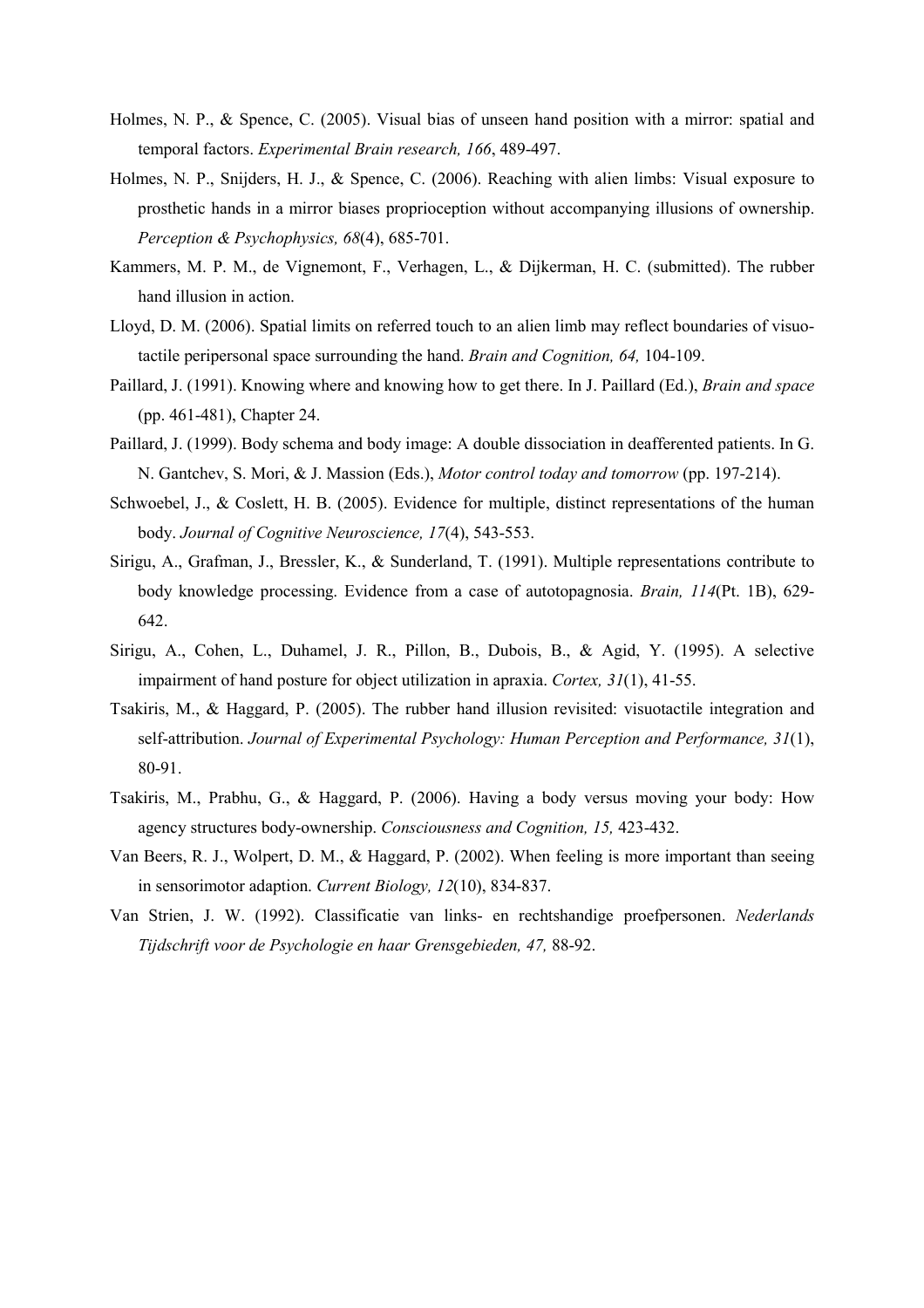# SUPPLEMENTARY INFORMATION GUIDE

# Comparing bodily illusions: the rubber hand illusion and the mirror illusion

M.C.A.Winterman

The supplementary information guide consists of four questionnaires, two figures and a score form.

# 1. Supplementary questionnaires

The visual rubber hand questionnaire in English. The visual rubber hand questionnaire in Dutch. The visual mirror questionnaire in English. The visual mirror questionnaire in Dutch.

# 2. Supplementary figures

Figure 1 depicts the mean questionnaire ratings for the synchronous and asynchronous condition for the rubber hand illusion.

Figure 2 depicts the mean questionnaire ratings for the synchronous and asynchronous condition for the mirror illusion.

Figure 3 depicts a score form for one participant.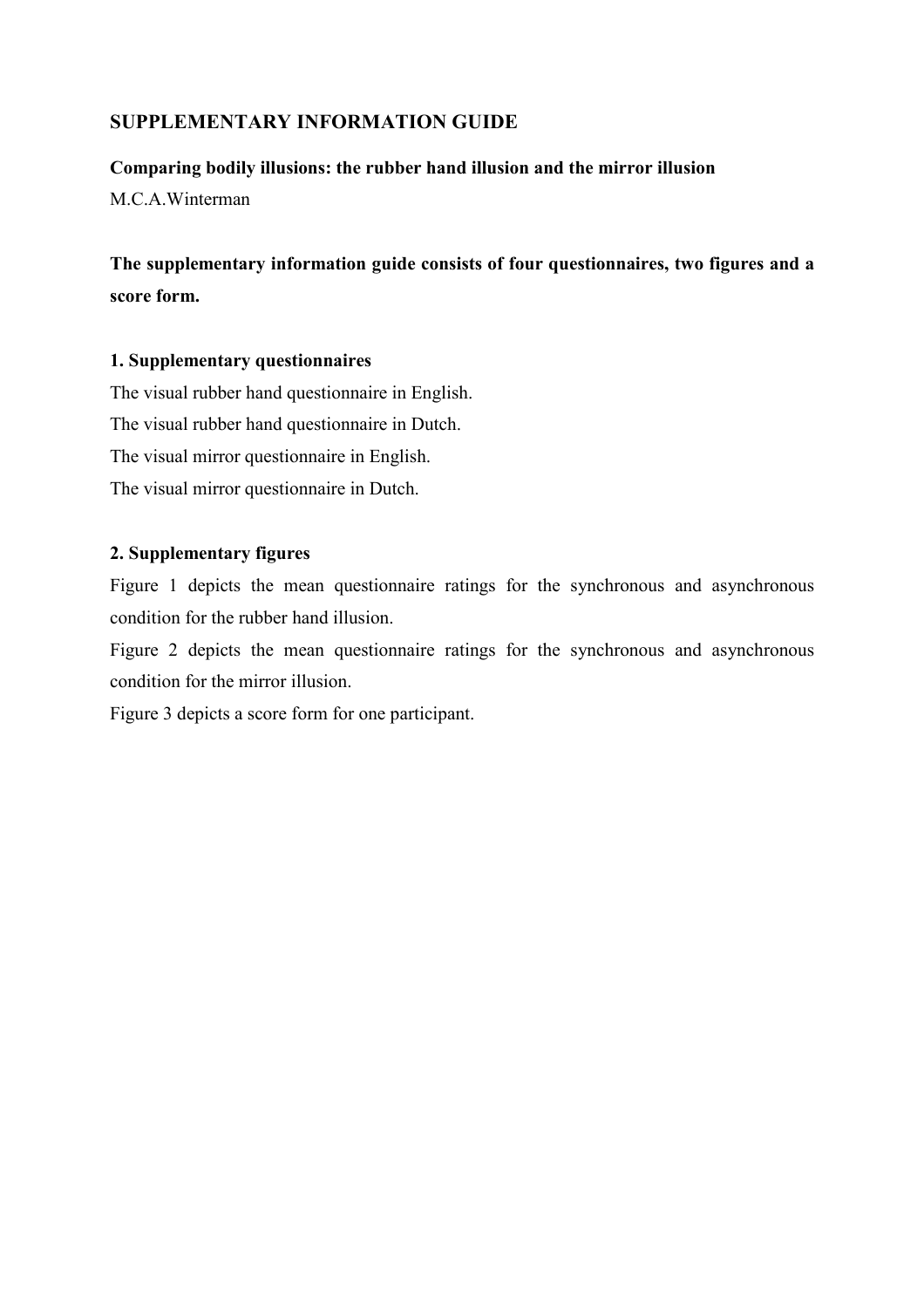# Visual Rubber Hand Questionnaire

| Name participant:<br>Date:                                                                                                            |
|---------------------------------------------------------------------------------------------------------------------------------------|
| Part 1<br>Describe in a few words what you experienced during the experiment:                                                         |
| In Part 2 there are statements which you can affirm or deny on a 10 point scale. Whereby, 1                                           |
| indicates "I strongly disagree" and 10 means "I strongly agree".<br>Part 2<br>$1=$ I strongly disagree up till $10=$ I strongly agree |
| Please keen in mind the last trial while filling the questionnaire                                                                    |

# Please, keep in mind the last trial while filling the questionnaire During the experiment there were times when:

|                                                                                      |               | Score    |
|--------------------------------------------------------------------------------------|---------------|----------|
| 1. It seemed as if I was feeling the touch at the location where I saw the           |               |          |
| rubber hand being touched                                                            | $\rightarrow$ | $\cdots$ |
| 2. It seemed as though the touch I felt was caused by the stimulation on             |               |          |
| the rubber hand                                                                      | $\rightarrow$ |          |
| 3. It felt as if the rubber hand was my own hand                                     | $\rightarrow$ | $\cdots$ |
| 4. It felt as if my real right hand was drifting towards the left (towards           |               |          |
| the rubber hand)                                                                     | $\rightarrow$ | $\ddots$ |
| 5. It felt as if I had more than one right hand or arm                               | $\rightarrow$ | $\cdots$ |
| 6. It seemed as if the touch I was feeling came from somewhere between               |               |          |
| my own hand and the rubber hand                                                      | $\rightarrow$ | $\ddots$ |
| 7. It felt as if my real right hand was asleep                                       | $\rightarrow$ | $\cdots$ |
| 8. It appeared (visually) as if the rubber hand was drifting towards my              |               |          |
| own right hand                                                                       | $\rightarrow$ | $\cdots$ |
| 9. The rubber hand began to resemble my own real hand, in terms of                   |               |          |
| shape, skin tone, freckles, etc.                                                     | $\rightarrow$ | $\ldots$ |
| 10. It felt as if the rubber hand and my own right hand lay closer                   |               |          |
| to each other after the stimulation period as compared to the start                  | $\rightarrow$ |          |
|                                                                                      |               |          |
| Finally,                                                                             |               |          |
| 11. It felt as if the distance between my both index fingers *                       |               |          |
| Remained the same<br>Became smaller<br>Became larger                                 |               |          |
| (* draw a circle around the correct option)                                          |               |          |
|                                                                                      |               |          |
| How lifelike was this experience?                                                    |               |          |
| Rated on a scale from $1 =$ "highly unrealistic" up till $10 =$ "Highly realistic".  | $\rightarrow$ |          |
|                                                                                      |               |          |
| 12. How lifelike and realistic was the experience that the rubber hand was your own? |               |          |
| Rated on a scale from 1= "highly unrealistic" up till 10= "Highly realistic".        | $\rightarrow$ |          |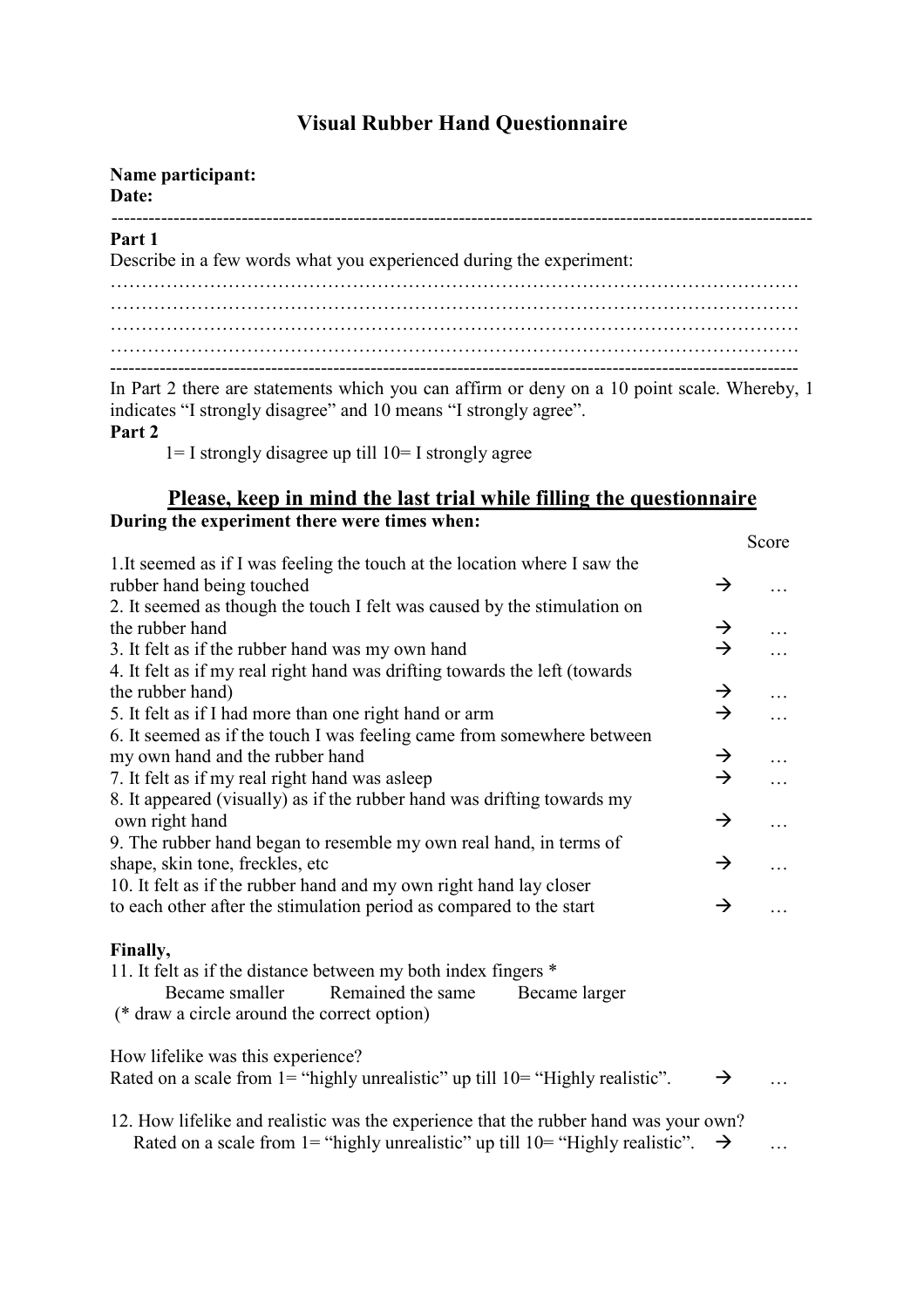# Rubber Hand Experiment

| <b>Naam Proefpersoon:</b> |
|---------------------------|
| Datum:                    |

## ----------------------------------------------------------------------------------------------------------------- Vragenlijst Rubber Hand Visueel

Gebaseerd op Botvinick & Cohen (1998) en Ehrsson, Holmes & Passingham (2005)

---------------------------------------------------------------------------------------------------------------

## Deel 1

Beschrijf in een paar zinnen wat u voelde, bemerkte of ervoer tijdens het aanraken:

………………………………………………………………………………………………… ………………………………………………………………………………………………… …………………………………………………………………………………………………  $-$ 

Bij de vragen in deel 2 is het de bedoeling dat u aangeeft in welke mate u de gegeven bewering ook zo heeft ervaren op een schaal van 1 tot 10. Hierbij geeft een 1 aan "helemaal mee oneens" en een 10 "helemaal mee eens".

## Deel 2

1= helemaal mee oneens  $t/m$  10= helemaal mee eens

# Houd hierbij alstublieft de laatste trial in gedachten!

### Tijdens het experiment waren er momenten waarop:

|                                                                                                                                                                 |                                | Score    |  |  |  |  |  |  |  |  |  |
|-----------------------------------------------------------------------------------------------------------------------------------------------------------------|--------------------------------|----------|--|--|--|--|--|--|--|--|--|
| 1. Het leek alsof ik de aanraking voelde op de plek waar ik de rubberhand zag<br>2. Het leek alsof de aanraking die ik voelde veroorzaakt werd door de streling | →                              |          |  |  |  |  |  |  |  |  |  |
| op de rubberhand                                                                                                                                                |                                |          |  |  |  |  |  |  |  |  |  |
|                                                                                                                                                                 | $\rightarrow$<br>$\rightarrow$ | $\cdots$ |  |  |  |  |  |  |  |  |  |
| 3. Het voelde alsof de rubberhand mijn eigen hand was                                                                                                           |                                | .        |  |  |  |  |  |  |  |  |  |
| 4. Het voelde alsof mijn eigen rechterhand verschoof naar links (in de richting<br>van de rubberhand)                                                           | $\rightarrow$                  | $\ldots$ |  |  |  |  |  |  |  |  |  |
| 5. Het leek alsof ik meerdere rechterhanden of armen had                                                                                                        |                                |          |  |  |  |  |  |  |  |  |  |
| 6. Het leek alsof de aanraking die ik voelde kwam van een plek ergens tussen                                                                                    |                                |          |  |  |  |  |  |  |  |  |  |
| de rubberhand en mijn eigen hand in                                                                                                                             |                                |          |  |  |  |  |  |  |  |  |  |
| 7. Het leek alsof mijn eigen rechterhand verdoofd voelde                                                                                                        |                                |          |  |  |  |  |  |  |  |  |  |
| 8. Het leek alsof ik de rubberhand richting mijn eigen rechterhand zag (dus                                                                                     |                                |          |  |  |  |  |  |  |  |  |  |
|                                                                                                                                                                 |                                |          |  |  |  |  |  |  |  |  |  |
| visueel) verschuiven                                                                                                                                            |                                |          |  |  |  |  |  |  |  |  |  |
| 9. Het leek alsof de rubberhand eruit begon te zien als mijn eigen hand in                                                                                      |                                |          |  |  |  |  |  |  |  |  |  |
| termen van vorm, huidskleur, (moeder) vlekjes, etc.                                                                                                             | $\rightarrow$<br>$\rightarrow$ | $\cdots$ |  |  |  |  |  |  |  |  |  |
| 10. Het voelde alsof de rubber hand en mijn eigen rechter hand dichter bij                                                                                      |                                | $\cdots$ |  |  |  |  |  |  |  |  |  |
| elkaar lagen na de stimulatie periode vergeleken met daarvoor                                                                                                   |                                |          |  |  |  |  |  |  |  |  |  |
|                                                                                                                                                                 |                                |          |  |  |  |  |  |  |  |  |  |
| Tot slot,                                                                                                                                                       |                                |          |  |  |  |  |  |  |  |  |  |
| 11. Het voelde alsof de afstand tussen mijn beide wijsvingers                                                                                                   |                                |          |  |  |  |  |  |  |  |  |  |
| gelijk bleef<br>kleiner werd<br>groter werd                                                                                                                     |                                |          |  |  |  |  |  |  |  |  |  |
| Hoe sterk was deze ervaring?                                                                                                                                    |                                |          |  |  |  |  |  |  |  |  |  |
| Op een schaal van 1="zeer onrealistisch" tot 10= "zeer realistisch".                                                                                            | →                              |          |  |  |  |  |  |  |  |  |  |
| 12. Hoe levendig en realistisch was het gevoel dat de rubberhand uw eigen hand was?                                                                             |                                |          |  |  |  |  |  |  |  |  |  |
| Op een schaal van $1 =$ "zeer onrealistisch" tot $10 =$ "zeer realistisch".                                                                                     | →                              |          |  |  |  |  |  |  |  |  |  |
|                                                                                                                                                                 |                                |          |  |  |  |  |  |  |  |  |  |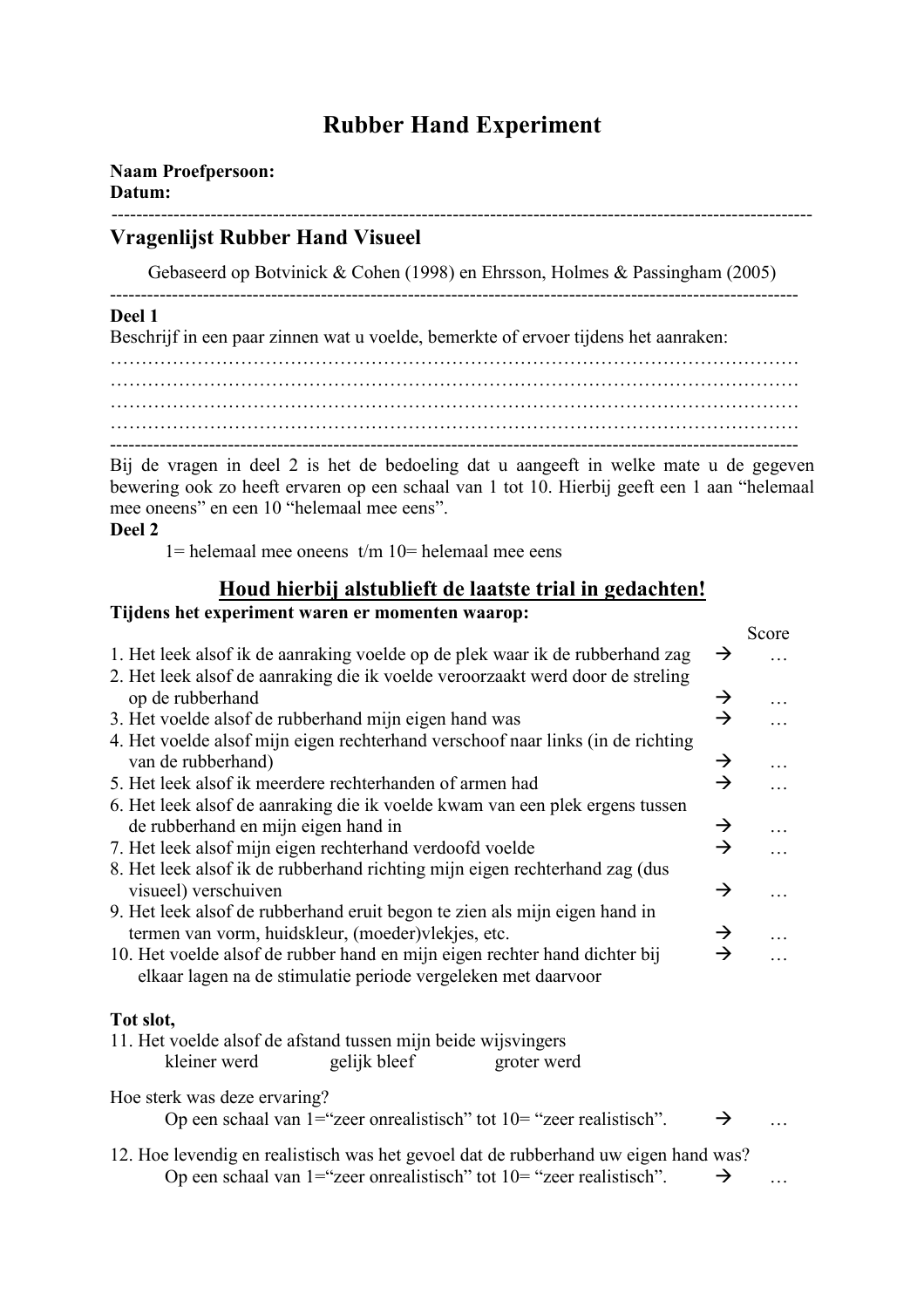# Visual Mirror Questionnaire

-----------------------------------------------------------------------------------------------------------------

|       | Name participant: |
|-------|-------------------|
| Date: |                   |

# Part 1

Describe in a few words what you experienced during the experiment:

In Part 2 there are statements which you can affirm or deny on a 10 point scale. Whereby, 1 indicates "I strongly disagree" and 10 means "I strongly agree".

# Part 2

 $1=$  I strongly disagree up till  $10=$  I strongly agree

# Please, keep in mind the last trial while filling the questionnaire During the experiment there were times when:

|                                                                                           |                                | Score    |
|-------------------------------------------------------------------------------------------|--------------------------------|----------|
| 1. It seemed as if I was feeling the touch at the location where I saw the                |                                |          |
| mirror hand being touched                                                                 | $\rightarrow$                  | $\cdots$ |
| 2. It seemed as though the touch I felt was caused by the stimulation on                  |                                |          |
| the mirror hand                                                                           | $\rightarrow$                  |          |
| 3. It felt as if the mirror hand was my own hand                                          | $\rightarrow$                  | $\cdots$ |
| 4. It felt as if my real right hand was drifting towards the left (towards                |                                |          |
| the mirror hand)                                                                          | $\rightarrow$                  | $\ddots$ |
| 5. It felt as if I had more than one right hand or arm                                    | $\rightarrow$                  | $\cdots$ |
| 6. It seemed as if the touch I was feeling came from somewhere between                    |                                |          |
| my own hand and the mirror hand                                                           | $\rightarrow$<br>$\rightarrow$ | $\cdots$ |
| 7. It felt as if my real right hand was asleep                                            |                                | $\ldots$ |
| 8. It appeared (visually) as if the mirror hand was drifting towards my<br>own right hand | $\rightarrow$                  |          |
| 9. The mirror hand began to resemble my own real hand, in terms of                        |                                | .        |
| shape, skin tone, freckles, etc                                                           | $\rightarrow$                  |          |
| 10. It felt as if the mirror hand and my own right hand lay closer                        |                                |          |
| to each other after the stimulation period as compared to the start                       | $\rightarrow$                  | $\cdots$ |
|                                                                                           |                                |          |
| Finally,                                                                                  |                                |          |
| 11. It felt as if the distance between my both index fingers *                            |                                |          |
| Remained the same<br>Became smaller<br>Became larger                                      |                                |          |
| (* draw a circle around the correct option)                                               |                                |          |
|                                                                                           |                                |          |
| How lifelike was this experience?                                                         |                                |          |
| Rated on a scale from 1= "highly unrealistic" up till 10= "Highly realistic".             | $\rightarrow$                  |          |
|                                                                                           |                                |          |
| 12. How lifelike and realistic was the experience that the mirror hand was your own?      |                                |          |
| Rated on a scale from $1 =$ "highly unrealistic" up till $10 =$ "Highly realistic".       | $\rightarrow$                  |          |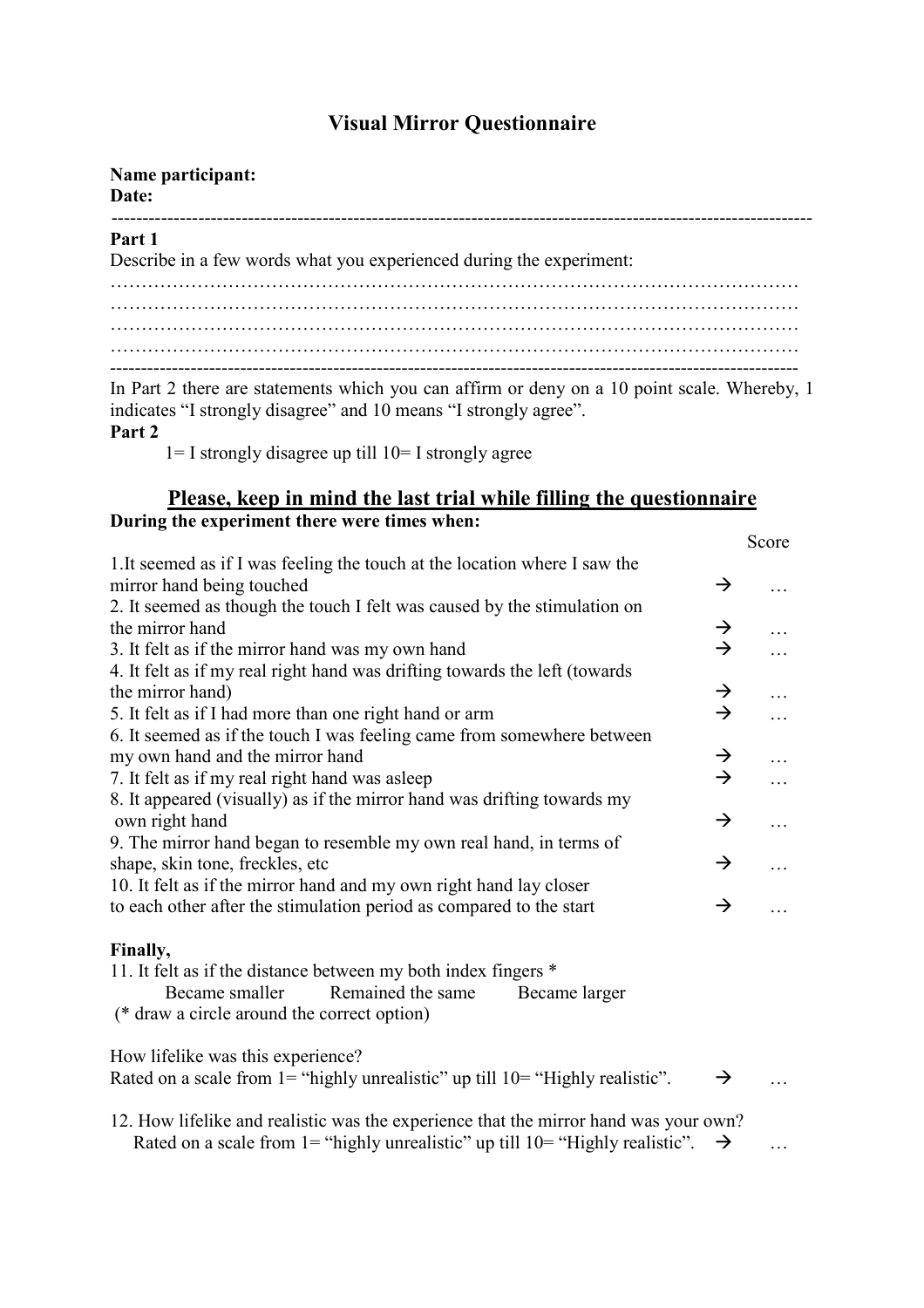# Mirror Experiment

| <b>Vragenlijst Mirror Visueel</b>                                                                                                                                                                                                                                                                                                                                                              |
|------------------------------------------------------------------------------------------------------------------------------------------------------------------------------------------------------------------------------------------------------------------------------------------------------------------------------------------------------------------------------------------------|
| Gebaseerd op Botvinick & Cohen (1998) en Ehrsson, Holmes & Passingham (2005)                                                                                                                                                                                                                                                                                                                   |
| Deel 1<br>$\overline{1}$ $\overline{1}$ $\overline{1}$ $\overline{1}$ $\overline{1}$ $\overline{1}$ $\overline{1}$ $\overline{1}$ $\overline{1}$ $\overline{1}$ $\overline{1}$ $\overline{1}$ $\overline{1}$ $\overline{1}$ $\overline{1}$ $\overline{1}$ $\overline{1}$ $\overline{1}$ $\overline{1}$ $\overline{1}$ $\overline{1}$ $\overline{1}$ $\overline{1}$ $\overline{1}$ $\overline{$ |

Beschrijf in een paar zinnen wat u voelde, bemerkte of ervoer tijdens het aanraken:

………………………………………………………………………………………………… ………………………………………………………………………………………………… ………………………………………………………………………………………………… ………………………………………………………………………………………………… ---------------------------------------------------------------------------------------------------------------

Bij de vragen in deel 2 is het de bedoeling dat u aangeeft in welke mate u de gegeven bewering ook zo heeft ervaren op een schaal van 1 tot 10. Hierbij geeft een 1 aan "helemaal mee oneens" en een 10 "helemaal mee eens".

# Deel 2

Naam Proefpersoon:

Datum:

1= helemaal mee oneens  $t/m$  10= helemaal mee eens

# Houd hierbij alstublieft de laatste trial in gedachten! Tijdens het experiment waren er momenten waarop:

|                                                                                                        |               | Score    |
|--------------------------------------------------------------------------------------------------------|---------------|----------|
| 1. Het leek alsof ik de aanraking voelde op de plek waar ik de spiegelhand zag                         | →             |          |
| 2. Het leek alsof de aanraking die ik voelde veroorzaakt werd door de streling<br>op de spiegelhand    | →             | .        |
| 3. Het voelde alsof de spiegelhand mijn eigen hand was                                                 | $\rightarrow$ |          |
| 4. Het voelde alsof mijn eigen rechterhand verschoof naar links (in de richting<br>van de spiegelhand) | $\rightarrow$ |          |
| 5. Het leek alsof ik meerdere rechterhanden of armen had                                               | $\rightarrow$ | .        |
| 6. Het leek alsof de aanraking die ik voelde kwam van een plek ergens tussen                           |               |          |
| de spiegelhand en mijn eigen hand in                                                                   | $\rightarrow$ | .        |
| 7. Het leek alsof mijn eigen rechterhand verdoofd voelde                                               | $\rightarrow$ |          |
| 8. Het leek alsof ik de spiegelhand richting mijn eigen rechterhand zag (dus<br>visueel) verschuiven   | $\rightarrow$ | .        |
| 9. Het leek alsof de spiegelhand eruit begon te zien als mijn eigen hand in                            |               |          |
| termen van vorm, huidskleur, (moeder) vlekjes, etc.                                                    | $\rightarrow$ |          |
| 10. Het voelde alsof de spiegelhand en mijn eigen rechter hand dichter bij                             | $\rightarrow$ |          |
| elkaar lagen na de stimulatie periode vergeleken met daarvoor                                          |               |          |
| Tot slot,                                                                                              |               |          |
| 11. Het voelde alsof de afstand tussen mijn beide wijsvingers                                          |               |          |
| gelijk bleef<br>kleiner werd<br>groter werd                                                            |               |          |
| Hoe sterk was deze ervaring?                                                                           |               |          |
| Op een schaal van $1 =$ "zeer onrealistisch" tot $10 =$ "zeer realistisch".                            | $\rightarrow$ |          |
| 12. Hoe levendig en realistisch was het gevoel dat de spiegelhand uw eigen hand was?                   |               |          |
| Op een schaal van $1 =$ "zeer onrealistisch" tot $10 =$ "zeer realistisch".                            | →             | $\cdots$ |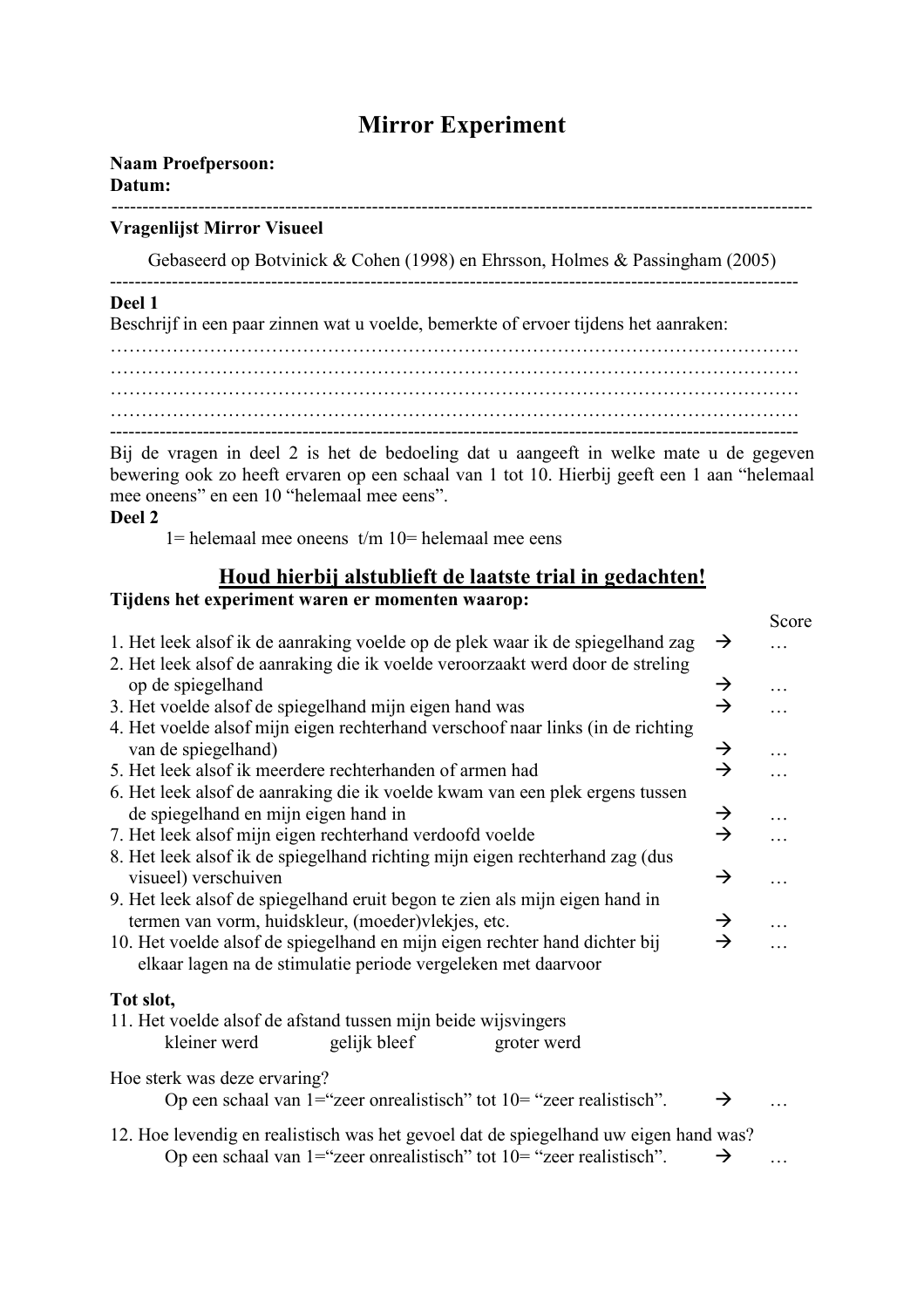

Figure 1. Mean questionnaire ratings for the synchronous and asynchronous condition for the rubber hand illusion.



Figure 2. Mean questionnaire ratings for the synchronous and asynchronous condition for the mirror illusion.

All subjects received both the rubber hand and the mirror questionnaire two times. Once after synchronous stimulation and once after asynchronous stimulation. Figure 1 shows the mean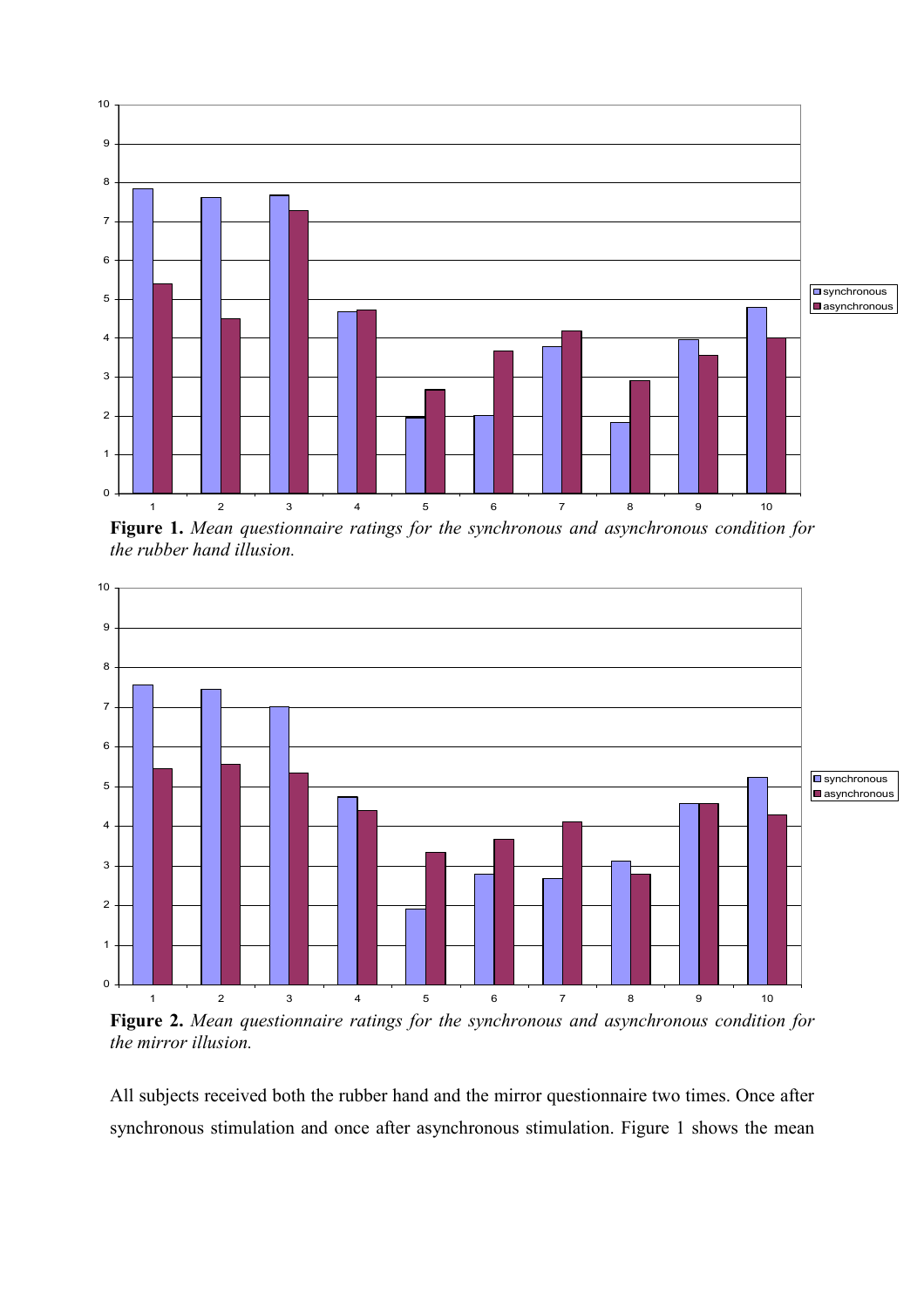per stimulation type for the rubber hand illusion. Figure 2 shows the mean per stimulation type for the mirror illusion.

A 10×2×2 Repeated-Measures ANOVA with factors Question (1 to 10), Illusion Type (rubber hand illusion versus mirror hand illusion), and Stimulation Type (synchronous (illusion) versus asynchronous (control)) was conducted. There was a significant main effect for Question (F(9,153) = 16.220, p<0.000), subjects scored above 5 on questions 1, 2 and 3. There was no significant main effect for Illusion Type  $(F(1,17) = 0.1169, p = 0.738)$ , and no significant main effect for Stimulation Type  $(F(1,17) = 2.406, p = 0.139)$ . The two-way interaction between Question and Stimulation Type was significant  $(F(9,153) =$ 

7.721, p<0.000). No interaction effect was found for Question and Illusion Type ( $F(9,153) =$ 1.298,  $p = 0.242$ ), and no interaction was found for Illusion Type and Stimulation Type  $(F(1,17) = 0.035, p = 0.957)$ . The three-way interaction between Question, Illusion Type and Stimulation Type was not significant  $(F(9,153) = 1.267, p = 0.259)$ .

These results show no effect of the stimulation type (inducing the illusion or not) on the sense of ownership.